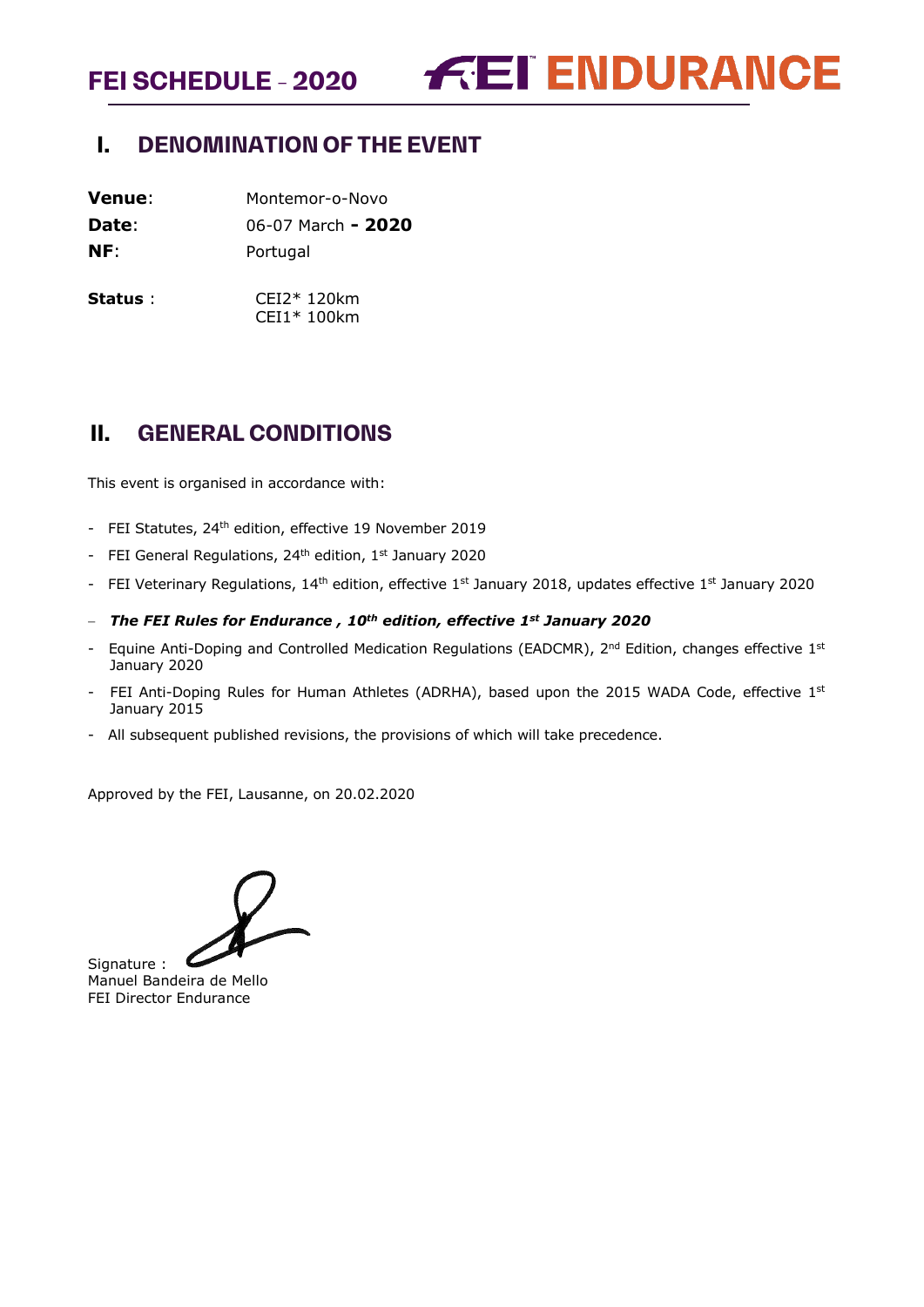FEI SCHEDULE - 2020

# **FEI ENDURANCE**

#### <span id="page-1-0"></span>**III. CONTENTS**

| Ι.    |           |                                                                    |  |
|-------|-----------|--------------------------------------------------------------------|--|
| Н.    |           |                                                                    |  |
| III.  |           |                                                                    |  |
| IV.   |           |                                                                    |  |
| v.    |           |                                                                    |  |
|       | 1.<br>2.  |                                                                    |  |
|       | 3.        |                                                                    |  |
| VI.   |           |                                                                    |  |
| VII.  |           |                                                                    |  |
|       | 1.        |                                                                    |  |
|       | 2.        |                                                                    |  |
| VIII. |           |                                                                    |  |
| IX.   |           |                                                                    |  |
|       | 1.        |                                                                    |  |
|       | 2.        |                                                                    |  |
|       | 3.        |                                                                    |  |
|       | 4.        |                                                                    |  |
| Х.    |           |                                                                    |  |
|       | 1.        |                                                                    |  |
|       | 2.        |                                                                    |  |
|       | 3.        |                                                                    |  |
|       | 4.        |                                                                    |  |
| XI.   | 5.        |                                                                    |  |
|       | 1.        |                                                                    |  |
|       | 2.        |                                                                    |  |
| XII.  |           | LOGISTICAL / ADIMINSTRATIVE / TECHNICAL INFORMATION  12            |  |
|       | 3.        |                                                                    |  |
|       | 4.        |                                                                    |  |
|       | 5.        |                                                                    |  |
|       | 6.        | Advertising And Publicity On Athletes And Horses (Art. Gr 135) 13  |  |
|       | 7.        |                                                                    |  |
|       | 8.        |                                                                    |  |
|       | 9.        |                                                                    |  |
|       |           |                                                                    |  |
|       |           |                                                                    |  |
| XIII. | 1.        |                                                                    |  |
|       | 2.        |                                                                    |  |
|       | 3.        |                                                                    |  |
|       | 4.        |                                                                    |  |
|       | 5.        |                                                                    |  |
|       | 6.        |                                                                    |  |
|       | 7         | Equine Anti-Doping And Controlled Medication Programme (EADCMP) 16 |  |
| XIV.  |           |                                                                    |  |
| XV.   |           |                                                                    |  |
|       | 1.        |                                                                    |  |
|       | 2.        |                                                                    |  |
|       | 3.        |                                                                    |  |
|       | 4.        |                                                                    |  |
|       | 5.        |                                                                    |  |
|       | 6.<br>6.1 |                                                                    |  |
|       |           |                                                                    |  |
|       |           |                                                                    |  |
| XVI.  |           |                                                                    |  |
|       | 1.        |                                                                    |  |
|       | 2.        |                                                                    |  |
|       |           |                                                                    |  |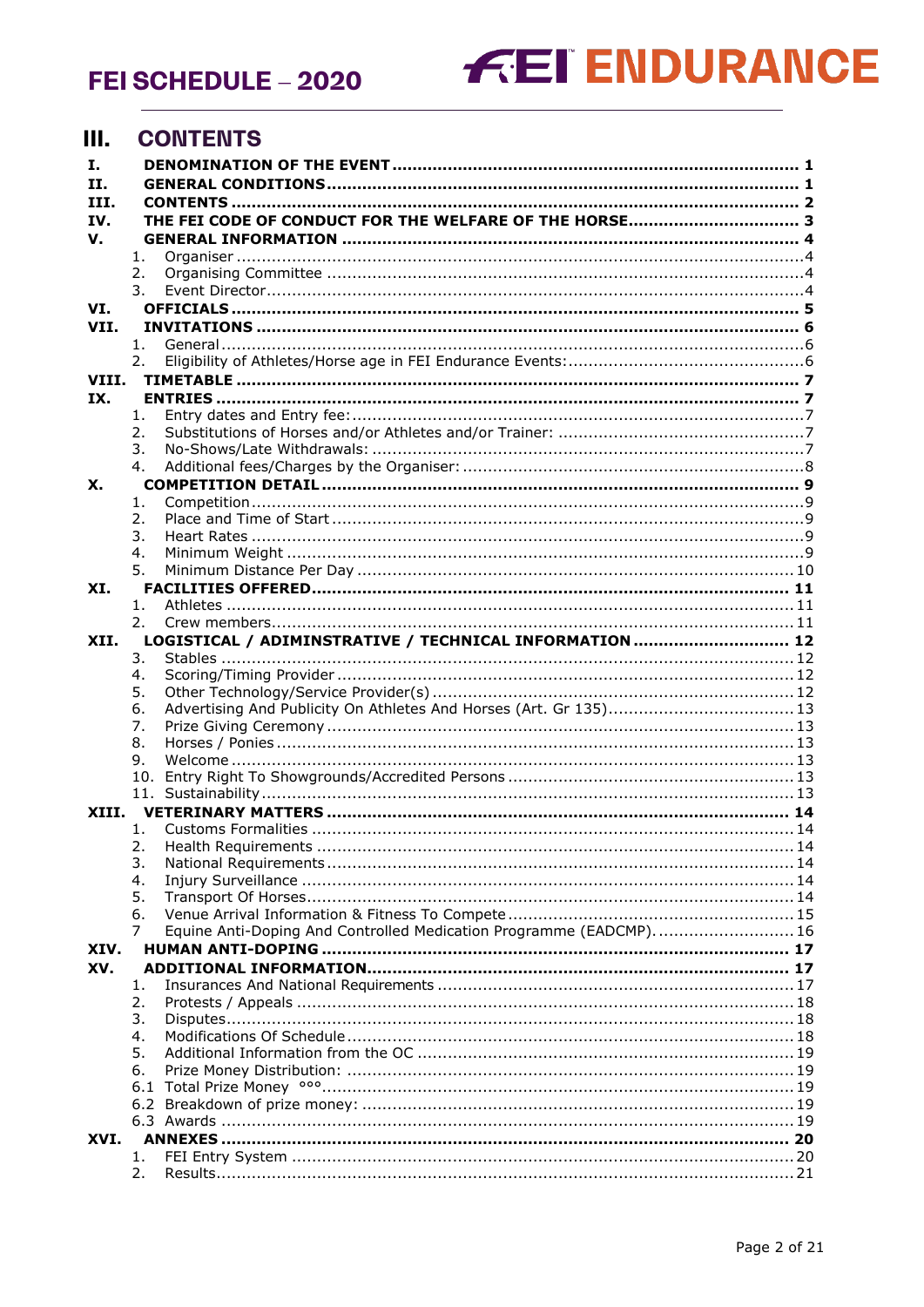**FEI SCHEDULE – 2020**

# <span id="page-2-0"></span>**IV. THE FEI CODE OF CONDUCT FOR THE WELFARE OF THE HORSE**

The Fédération Equestre Internationale (FEI) expects all those involved in international equestrian sport to adhere to the FEI's Code of Conduct and to acknowledge and accept that at all times the welfare of the horse must be paramount and must never be subordinated to competitive or commercial influences.

- 1. At all stages during the preparation and training of competition horses, welfare must take precedence over all other demands. This includes good horse management, training methods, farriery and tack, and transportation.
- 2. Horses and competitors must be fit, competent and in good health before they are allowed to compete. This encompasses medication use, surgical procedures that threaten welfare or safety, pregnancy in mares and the misuse of aids.
- 3. Events must not prejudice horse welfare. This involves paying careful attention to the competition areas, ground surfaces, weather conditions, stabling, site safety and fitness of the horse for onward travel after the event.
- 4. Every effort must be made to ensure that horses receive proper attention after they have competed and that they are treated humanely when their competition careers are over. This covers proper veterinary care, competition injuries, euthanasia and retirement.
- 5. The FEI urges all involved with the sport to attain the highest levels of education in their areas of expertise.

A full copy of this Code can be obtained from the:

Fédération Equestre Internationale HM King Hussein I Building Chemin de la Joliette 8 1006 Lausanne, Switzerland. Telephone: +41 21 310 47 47.

The Code is available in English & French. The Code is also available on the FEI's website: [inside.fei.org.](http://www.fei.org/)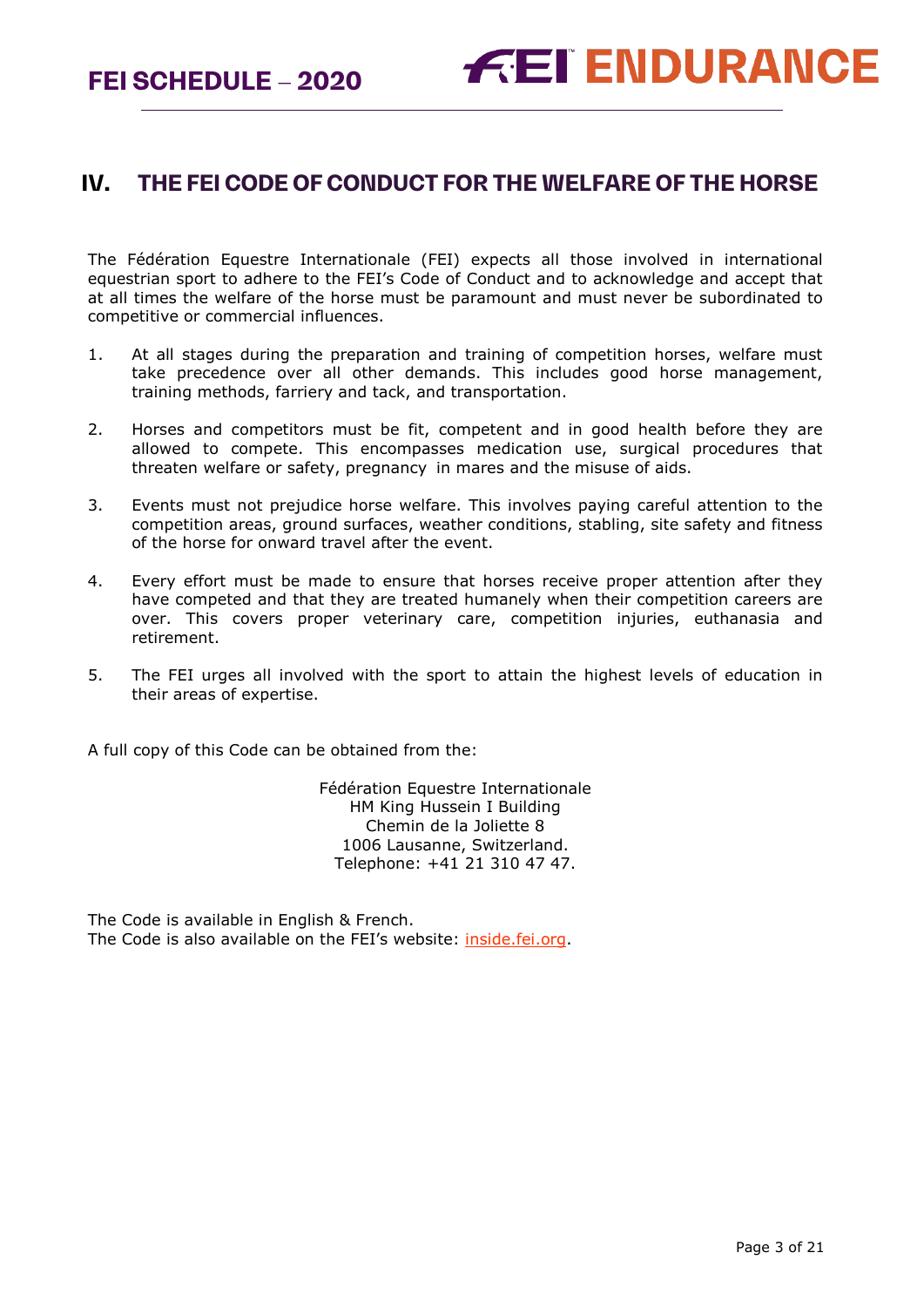



# <span id="page-3-0"></span>**V. GENERAL INFORMATION**

# <span id="page-3-1"></span>**1. Organiser**

| Name:      | EquiReguengos                     |
|------------|-----------------------------------|
| Address:   | Quinta da Ponte - Montemor-o-Novo |
| Telephone: | 00351 919 244 050                 |
| Email:     | escola.equireguengos@gmail.com    |
| Website:   | 000                               |
|            |                                   |

Accessibility Details of the Show Ground: Address: Parque de Feiras de Montemor-o-Novo Telephone: 00351 919 244 050 GPS Coordinates **PRIOT** Accessibility details (directions by road, nearest airport / train station):  $\degree \degree \degree$ 

# <span id="page-3-2"></span>**2. Organising Committee**

| Honorary President:     | Hortência dos Anjos Chegado Menino |
|-------------------------|------------------------------------|
| President of the Event: | António Joaquim do Carmo Mariano   |
| Show Secretary:         | 000                                |
| Press Officer:          | 000                                |

# <span id="page-3-3"></span>**3. Event Director**

| Name:         | Pedro Duarte de Almeida Marianoi  |
|---------------|-----------------------------------|
| Address:      | Quinta da Ponte - Montemor-o-Novo |
| Telephone:    | 00351 919 244 050                 |
| Mobile Phone: | 000                               |
| Email:        | escola.equireguemgos@gmail.com    |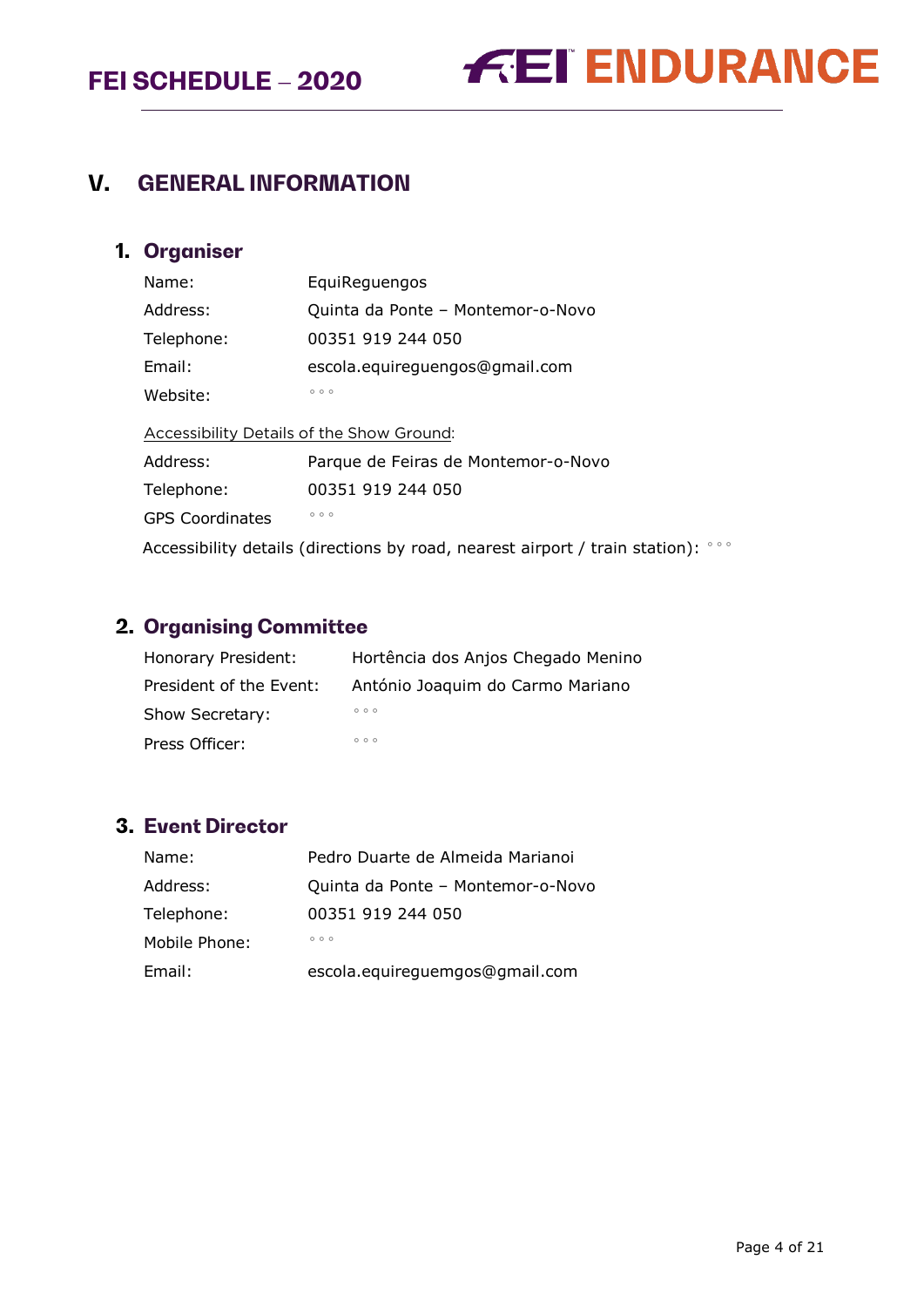# **FEI SCHEDULE - 2020**

# **FEI ENDURANCE**

# **VI. OFFICIALS**

**The NF confirms that all officials listed above are in compliance with the FEI Officials' Code of Conduct**

<span id="page-4-0"></span>

| CEI2* & CEI1* Event : Date 06-07 March 2020 |                                                             |                                              |               |                      |            |                  |                           |
|---------------------------------------------|-------------------------------------------------------------|----------------------------------------------|---------------|----------------------|------------|------------------|---------------------------|
| Ref.                                        | <b>Panel</b>                                                | <b>Function</b>                              | <b>FEI ID</b> | <b>Name</b>          | <b>NF</b>  | Level            | <b>Contact Email</b>      |
|                                             |                                                             |                                              |               |                      |            |                  | *compulsory               |
| 1                                           | Ground Jury                                                 | <b>Ground Jury President *</b>               | 10042467      | Miquel Pinheiro      | <b>POR</b> | $3*\sqrt$        | gouveiapinheiro@gmail.com |
|                                             |                                                             | Ground Jury Member                           | 10051947      | Rui Amante           | POR        | $4*V$            | ruipedroamante@gmail.com  |
|                                             |                                                             | Ground Jury Member                           | 10082041      | Carla Pereira        | <b>POR</b> | $3*\sqrt$        | caroucha_pais@hotmail.com |
|                                             |                                                             | Ground Jury Member                           | 000           | 000                  | 000        | 000              | 000                       |
| $\overline{2}$                              | Foreign Judge                                               | <b>Foreign Judge</b>                         | 000           | 000                  | 000        | 000              | 000                       |
| 3                                           | <b>Technical Delegate</b>                                   | <b>Technical Delegate *</b>                  | 10051947      | Rui Amante           | <b>POR</b> | $4*\sqrt$        | ruipedroamante@gmail.com  |
| 4                                           | Chief Steward                                               | <b>Chief Steward *</b>                       | 10050953      | Joaquim Marçal       | <b>POR</b> | $3*\sqrt$        | jmarcal@certis.pt         |
| 5                                           | <b>Assistant Stewards</b>                                   | <b>Assistant Steward</b>                     | 000           | 000                  | 000        | 000              | 000                       |
|                                             |                                                             | <b>Assistant Steward</b>                     | 000           | 000                  | 000        | 000              | 000                       |
| 6                                           | FEI Foreign Veterinary                                      | <b>Foreign Veterinary Delegate</b>           | 10085376      | Anna Jordà Bou       | <b>ESP</b> | $4*\sqrt$        | 0034 699 180 695          |
|                                             | (VR Art 1013)                                               |                                              |               |                      |            |                  | annajordabou@gmail.com    |
|                                             | FEI Veterinary Delegate                                     | <b>Veterinary Commission President*</b>      | 10051435      | António Coimbra      | <b>POR</b> | $4*\sqrt$        | antoniocoimbra@netcabo.pt |
|                                             | or Veterinary<br>Commission<br>(VR Art 1003,1006,<br>1013)  | <b>Veterinary Commission Member</b>          | 10049774      | Antónia Mota         | <b>POR</b> | $4*\sqrt$        | 00351 937 251 191         |
|                                             |                                                             |                                              |               |                      |            |                  | motaantonia@gmail.com     |
|                                             |                                                             | <b>Veterinary Commission Member</b>          | 10087309      | Filipa Joglar        | <b>POR</b> | $2*\sqrt$        | 00351 964 301 408         |
|                                             |                                                             |                                              |               |                      |            |                  | filipa.joglar@gmail.com   |
| $\overline{\mathbf{z}}$                     | <b>Treating Veterinarians</b><br>(VR Art 1105)              | Treating Veterinarian President *            | 10093084      | Miguel Pereda<br>000 | <b>ESP</b> | $3*\sqrt$<br>000 | 0034 659427046            |
|                                             | <b>Veterinary Service</b><br>Manager (VSM) (VR Art<br>1103) | <b>Endurance Veterinary Treatment Member</b> | 000           |                      | 000        |                  | 000                       |
|                                             |                                                             | <b>Endurance Veterinary Treatment Member</b> | 000           | 000                  | 000        | 000              | 000                       |
|                                             |                                                             | Endurance Veterinary Treatment Member        | 000           | 000                  | 000        | 000              | 000                       |
|                                             |                                                             | 24 Hours Veterinary Service Manager (VSM)    | 10093084      | Miguel Pereda        | <b>ESP</b> | $3*\sqrt$        | 0034 659427046            |
| 8                                           | Medical Doctor / Medical                                    |                                              | 000           | <b>Bombeiros</b>     | 000        | 000              | 00351 266 899 180         |
|                                             | Services                                                    | <b>Medical Doctor *</b>                      |               | Voluntários          |            |                  |                           |
|                                             |                                                             |                                              |               | Montemor-o-Novo      |            |                  |                           |
| 9                                           | Farrier                                                     | Farrier *                                    | 000           | João Serra           | 000        | 000              | 00351 966 372 027         |
| 10                                          | IGA's                                                       | <b>Independent Governance Advisor</b>        | 000           | 000                  | 000        | 000              | 000                       |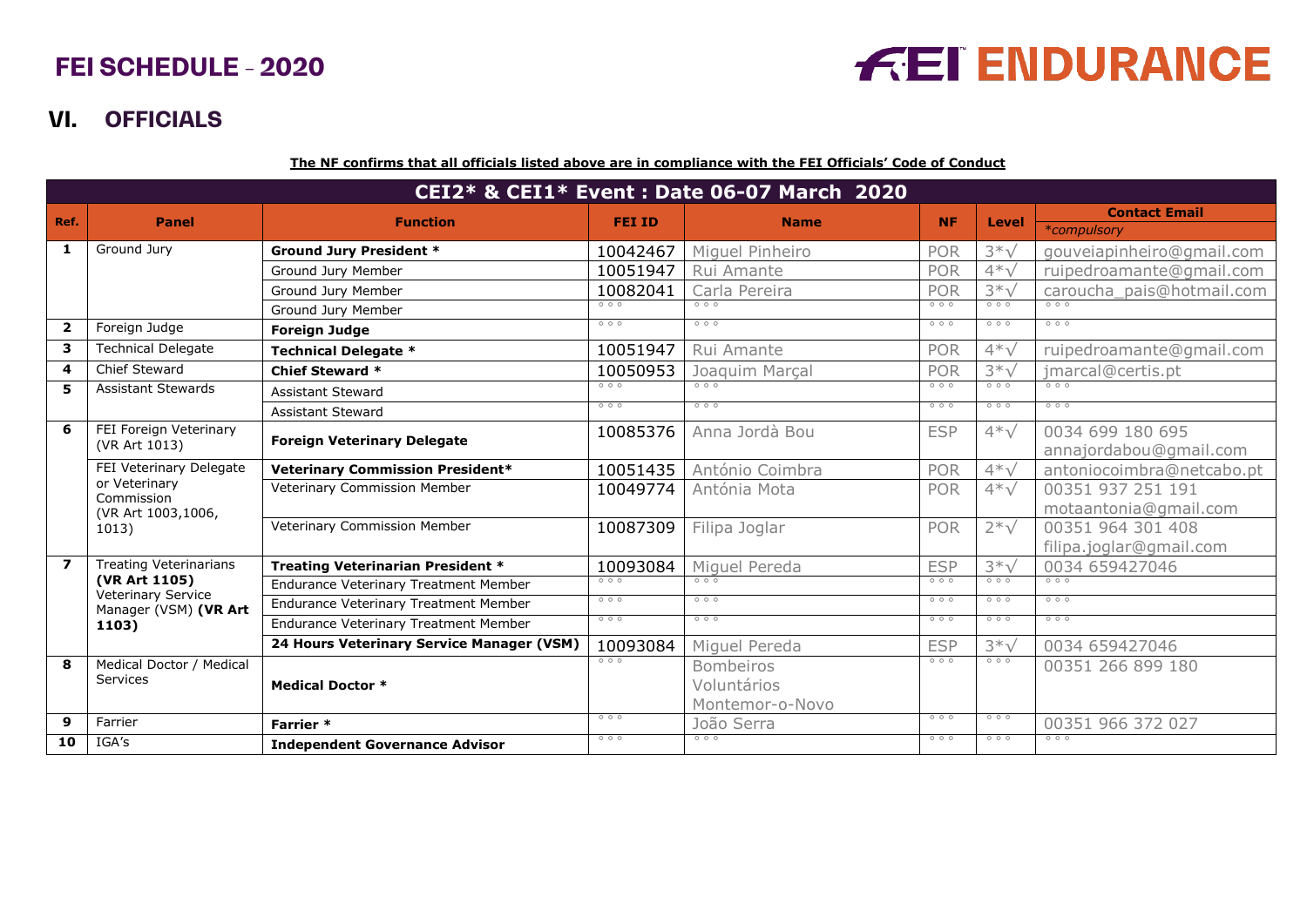# **FEI SCHEDULE – 2020**



# <span id="page-5-0"></span>**VII. INVITATIONS**

## <span id="page-5-1"></span>**1. General**

## **a) Championships & CEIOs**

Please refer to Art. 843.2 of the FEI Endurance Rules

## **b) CEIs**

| Countries invited (name)                 | All |
|------------------------------------------|-----|
| Number of competitors per country        | All |
| Number of horses per competitor (max 2.) | 01  |

# <span id="page-5-2"></span>**2. Eligibility of Athletes/Horse age in FEI Endurance Events:**

| <b>Event's Category</b>                             | <b>Age of Athletes</b>                                                                | <b>Age of Horses</b> | <b>Age of Trainer</b> |
|-----------------------------------------------------|---------------------------------------------------------------------------------------|----------------------|-----------------------|
|                                                     | Art. 826 End. Rules                                                                   | Art. 827 End. Rules  | Art. 826 End. Rules   |
| 3* Championships and CEIO 3*<br>(160 km)            | As of $14th$ year with<br>permission of their NF                                      | Min 9 years old      |                       |
| 2* Senior Championships and<br>CEIO 2* (120-139 km) | As of $14th$ year with<br>permission of their NF                                      | Min 8 years old      |                       |
| 2* Junior/Young Rider<br>Championships (120-139 km) | As of $14th$ year with<br>permission of their NF up<br>to their 22 <sup>nd</sup> year | Min 8 years old      | Min. 18 years old     |
| 1* Senior Championships and<br>CEIO 1* (100-119 km) | As of 14 <sup>th</sup> year with<br>permission of their NF                            | Min 7 years old      |                       |
| <b>Young Horses Championships</b>                   | As of 14 <sup>th</sup> year with<br>permission of their NF                            | Min. 8 years old     |                       |
| CEI 3* and CEIYJ 3*                                 | As of $14th$ year with<br>permission of their NF                                      | Min 8 years old      |                       |
| CEI $2*$ and CEIYJ $2*$                             | As of $14th$ year with<br>permission of their NF                                      | Min 7 years old      | Min. 18 years old     |
| CEI $1*$ and CEIYJ1 $*$                             | As of 14 <sup>th</sup> year with<br>permission of their NF                            | Min 6 years old      |                       |

## **Article 124 (GRs) - Young Riders, Juniors, Pony Riders, Children and Veterans**

- 1. Athletes of the appropriate age may take part in FEI Competitions and FEI Championships of more than one (1) Category for Young Riders, Juniors and Pony Riders, but in each Discipline only in one (1) of these FEI Championships in any one (1) calendar year.
- 2. Athletes may take part in FEI Senior Competitions and Championships from the beginning of the year they reach the age of 18 (eighteen) but they may only take part either in a Junior or a Young Rider or a FEI Championship for Seniors in the same Discipline in any calendar year. Further exceptions regarding age limits are set forth in the Sport Rules of the relevant Disciplines.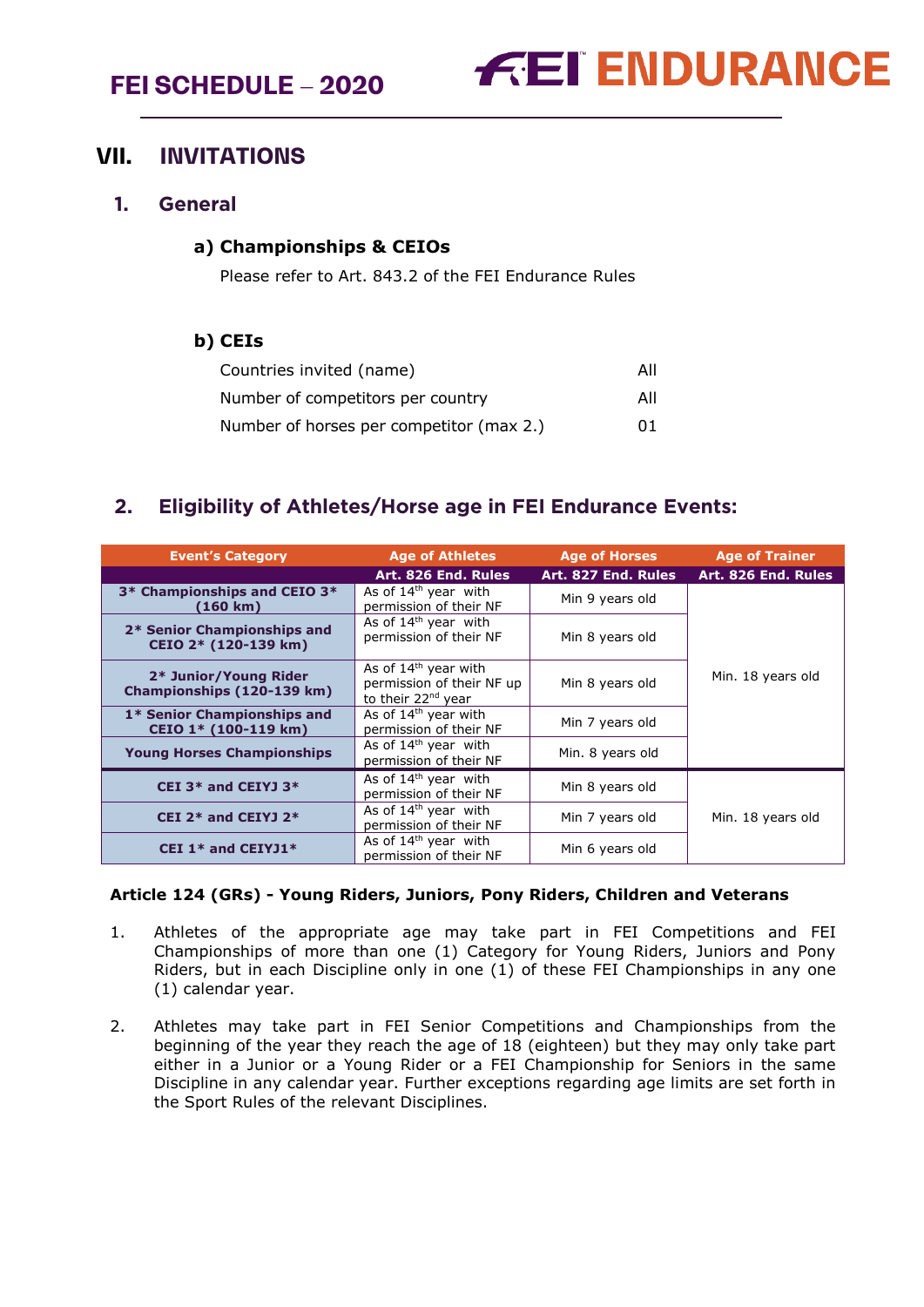



# <span id="page-6-0"></span>**VIII. TIMETABLE**

(to be filled for each Event, please add rows if necessary)

| • Opening of stables:          | Date: 05.03 Time: 15.00h                                |
|--------------------------------|---------------------------------------------------------|
| • Veterinary Examination:      | Upon arrival                                            |
| • First Veterinary Inspection: | Date: 06.03 Time: 16.00h - 18.00h                       |
| • Final Veterinary Inspection: | Within 20mn after arrival                               |
| <b>Best Condition Award:</b>   | Date: $\degree \degree$ Time: $\degree \degree \degree$ |

# <span id="page-6-1"></span>**IX. ENTRIES**

## **IMPORTANT**

- Entries must be made by NFs through the FEI Entry System for all categories of this Event [\(https://entry.fei.org\)](https://entry.fei.org/);
- Additional documentation can be found at this link: **[Click Here](https://inside.fei.org/fei/your-role/it-services/fei-entry-system/fei-entry-system-endurance)**
- All Athletes and Horses participating in any International Competition must be registered with the FEI;
- Athletes and/or Horses present at the Event without having been entered through the FEI's Online Entry System will be automatically disqualified unless compelling circumstances warrant otherwise.

# <span id="page-6-2"></span>**1. Entry dates and Entry fee:**

| <b>Event</b> | <b>Definite entry date</b> | Last substitution date and time<br>1h prior to the first vet inspection | <b>Entry Fee</b> |
|--------------|----------------------------|-------------------------------------------------------------------------|------------------|
| ∩F⊺**        | 02.03.2020                 | 06.03.2020 15h00                                                        | 140€             |
| CEI*         | 02.03.2020                 | 06.03.2020 15h00                                                        | 95€              |
| 000          | 000                        | 000                                                                     | 000              |
| <b>Boxes</b> | 000                        | 000                                                                     | 160€             |

Entries have to be in accordance with Art. 844 of Endurance Rules and Art. 116 of the General Regulations

# <span id="page-6-3"></span>**2. Substitutions of Horses and/or Athletes and/or Trainer:**

846.1 After the deadline for Definite Entries:

846.1.1 substitution of Horses and/or Athletes may only be made with the permission of the National Federation and the OC, such consent not to be unreasonably withheld. All substituted Horses and/or Athletes must be correctly qualified for the Competition;

846.1.2 the registered Trainer of a Horse taking part in the Competition may not be substituted.

# <span id="page-6-4"></span>**3. No-Shows/Late Withdrawals:**

"NB: In the case of withdrawals after the date of definite entries or no-shows the athletes of the respective NF will be held liable to reimburse the organiser for the actual financial loss incurred by the organizer (i.e. stabling and hotel expenses) as a result of the late withdrawal or no-show."

#### **Amount charged:** 40€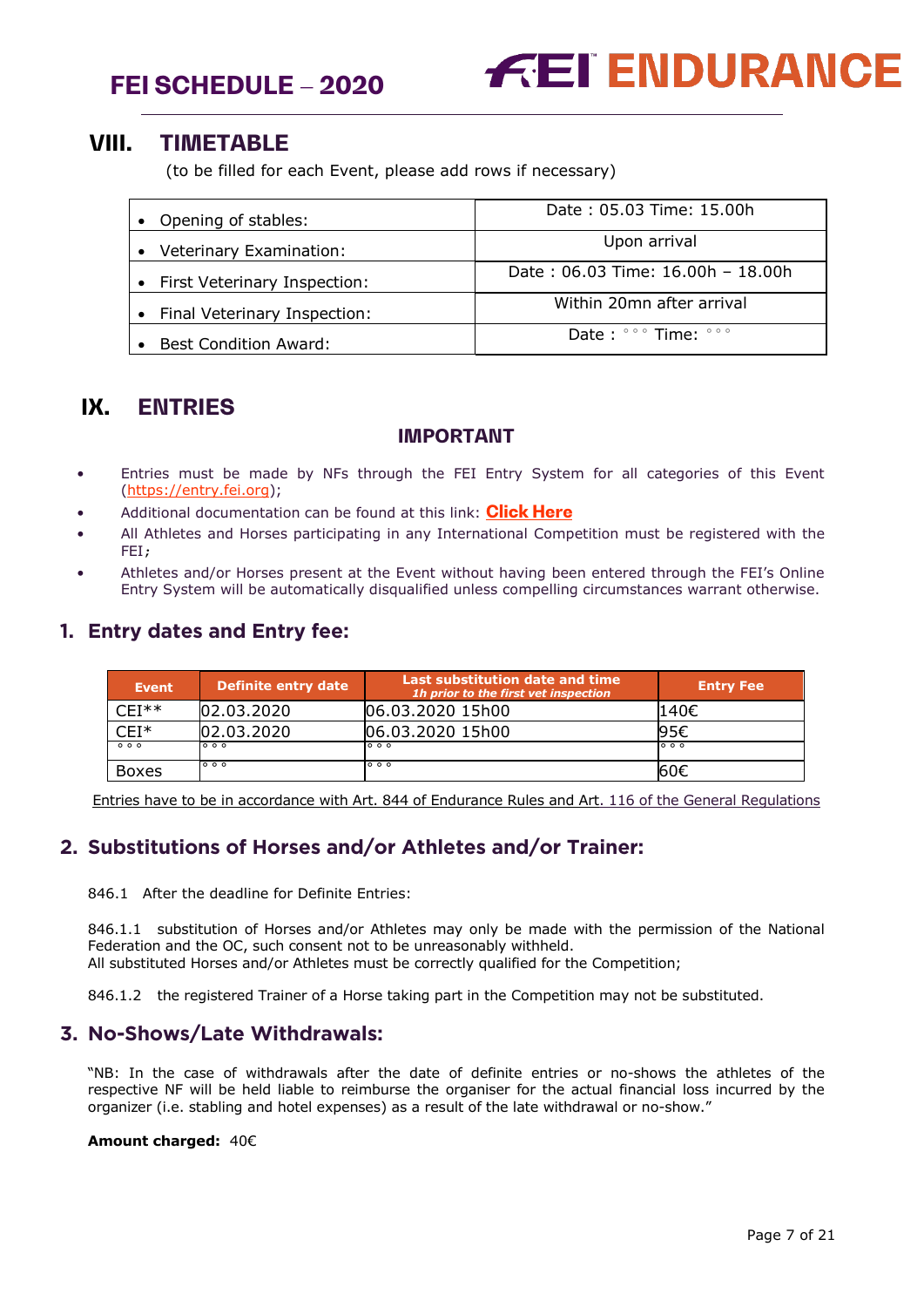



# <span id="page-7-0"></span>**4. Additional fees/Charges by the Organiser:**

All additional fees must be listed hereunder with the details of the amounts to be charged and approved by the FEI. Only fees approved by the FEI and listed in the approved schedule can be charged by the organiser. EADCMP Fee: Included in entry fee Not included in entry fee X

Lower Level Events (CIMs) CHF 18 per horse per event *(For definition of CIMs see Appendix E of the FEI General Regulations)*

| Higher Level Events                    | CHF 25 per horse per event |
|----------------------------------------|----------------------------|
| (All other events not defined as CIMs) |                            |
| Electricity:                           | 00                         |
| Manure disposal                        | 00                         |
| Forage                                 | No                         |
| Straw                                  | 6€                         |
| Shavings                               | 13€                        |

### **All aforementioned amounts are including VAT**

| 23%<br>VAT Number of the OC |  |
|-----------------------------|--|
|                             |  |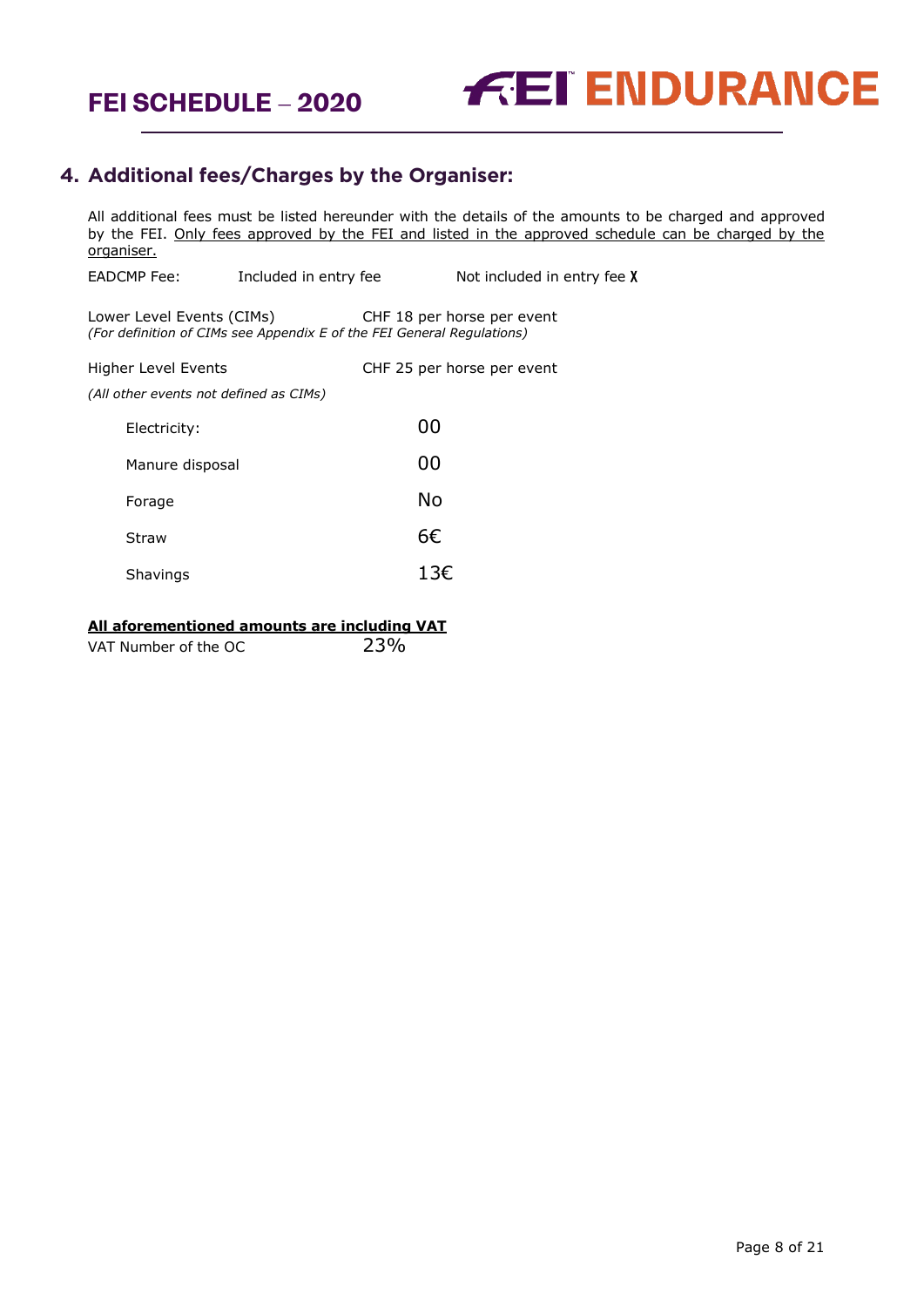# **FEI SCHEDULE – 2020**



# <span id="page-8-1"></span><span id="page-8-0"></span>**X. COMPETITION DETAIL**

# **1. Competition**

| Classification  | $\Box$ Team      | ⊠ Individual                                                   |
|-----------------|------------------|----------------------------------------------------------------|
| Time limit      | Min Speed 14km/h |                                                                |
| Starting method | X Mass start     | $\Box$ Staggered start                                         |
| Type of ground  | Sandy            | (only for CEI1 <sup>*</sup> or $2^{nd}$ day of a 2-day events) |

# <span id="page-8-2"></span>**2. Place and Time of Start**

| Event   | Date of<br>competition | <b>Time of</b><br><b>Start</b> | <b>Place of start</b> | <b>Altitude</b><br>differentials |
|---------|------------------------|--------------------------------|-----------------------|----------------------------------|
| $CFI**$ | 07.03.2020             | 08.00h                         | Parque de Feiras      |                                  |
| $CEI^*$ | 07.03.2020             | 09.00h                         | Parque de Feiras      |                                  |

# <span id="page-8-3"></span>**3. Heart Rates**

| <b>Presentation Time</b> | <b>Requirements</b>                                                                                    |
|--------------------------|--------------------------------------------------------------------------------------------------------|
| On Loops                 | 64 bpm within 15mn of crossing the end line of each loop                                               |
| From Halfway point       | If at first presentation HR more than 68 bpm, must do a<br>re-inspection before starting the next loop |
| Final Loop               | 64 bpm within 20mn of crossing the end line of final loop                                              |

# <span id="page-8-4"></span>**4. Minimum Weight**

| <b>Event</b>                                         | <b>Minimum weight</b> |
|------------------------------------------------------|-----------------------|
| <b>Young Rider/Junior</b>                            |                       |
| Young Rider/Junior Competitions and<br>Championships | 60 kg                 |
| <b>Senior</b>                                        |                       |
| CEI $1*$ and CEI $2*$                                | 70 kg                 |
| CEI $3*$                                             | 75 kg                 |
| CEIOs and Championships                              | 75 kg                 |

805.3.3 Weight control must be carried out before the start of the Competition and (if so requested by an FEI Official) after the finish. Weight control inspections may also take place at random at any time during the Competition on request by an FEI Official.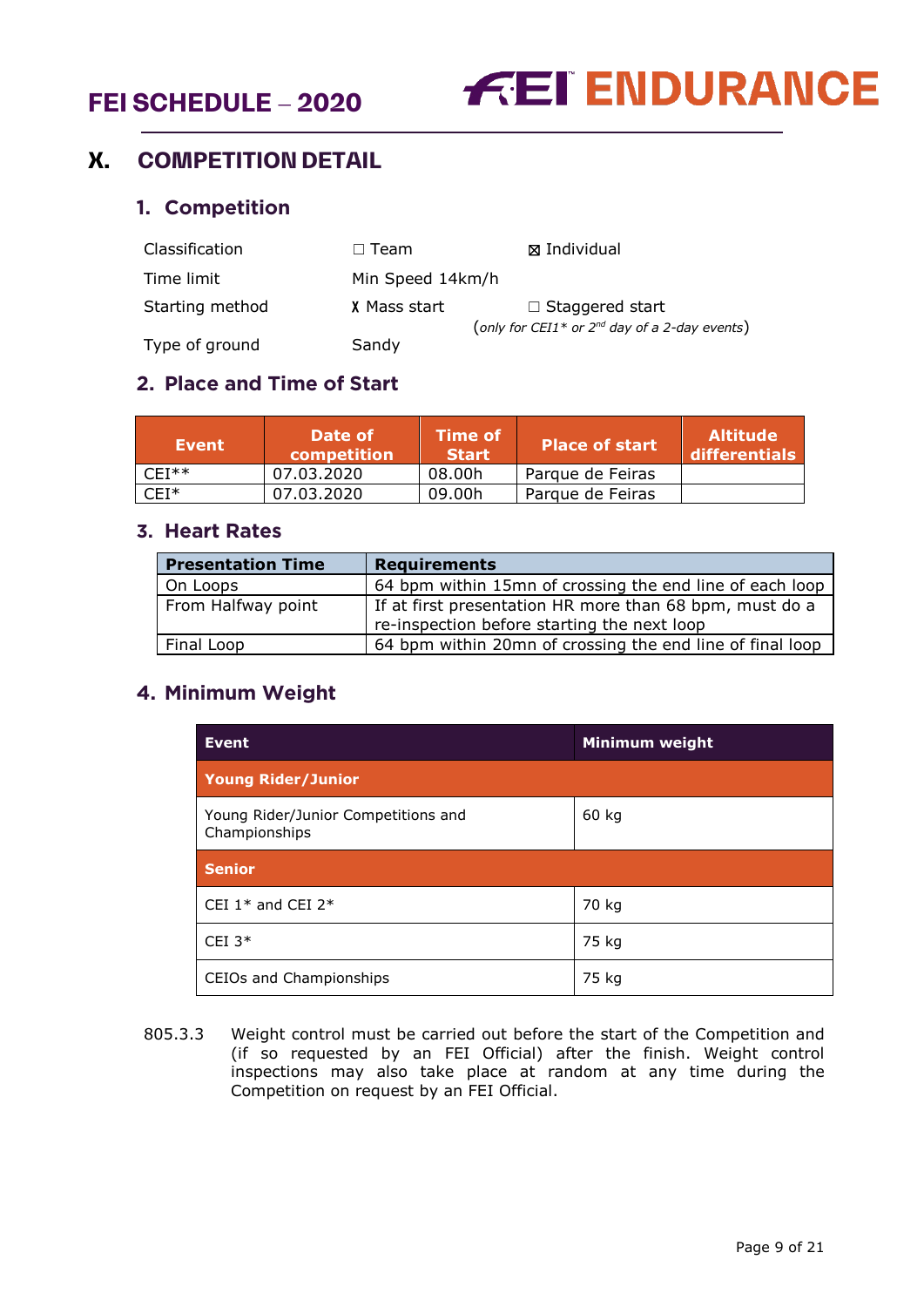

## <span id="page-9-0"></span>**5. Minimum Distance Per Day**

| Event:                                | CEI(O)1*/CEI(O)YJ1* |            |                                      |                             |  |  |
|---------------------------------------|---------------------|------------|--------------------------------------|-----------------------------|--|--|
| <b>Number of</b><br>phases            | <b>KM</b>           |            | <b>Minimum time</b><br>for $18km/h1$ | Into a hold<br>(minutes) of |  |  |
|                                       | 30                  |            | 100 minutes                          | 40                          |  |  |
| 2                                     | 30                  |            | 100 minutes                          | 40                          |  |  |
| 3                                     | 20                  |            | 67 minutes                           | 50                          |  |  |
| 4                                     | 20                  | 67 minutes |                                      | Into finish                 |  |  |
| <b>Total KM</b>                       | 100                 |            |                                      |                             |  |  |
| <b>Number</b>                         |                     |            |                                      |                             |  |  |
| <b>Crewing Points</b> max 1 per 5 km  |                     |            | 06                                   |                             |  |  |
| Drinking water Points min 1 per 10 km |                     |            | 10                                   |                             |  |  |

| Event:                                | CEI(0)2*/CEI(0)YJ2* |                                       |                             |             |  |
|---------------------------------------|---------------------|---------------------------------------|-----------------------------|-------------|--|
| <b>Number of</b><br>phases            | <b>KM</b>           | <b>Minimum time</b><br>for $18km/h^2$ | Into a hold<br>(minutes) of |             |  |
|                                       | 40                  |                                       | 133 minutes                 | 40          |  |
| $\mathcal{L}$                         | 30                  |                                       | 100 minutes                 | 40          |  |
| 3                                     | 30                  |                                       | 100 minutes                 | 40          |  |
| 4                                     | 20                  | 67 minutes                            |                             | Into finish |  |
| <b>Total KM</b>                       | 120                 |                                       |                             |             |  |
| <b>Number</b>                         |                     |                                       |                             |             |  |
| <b>Crewing Points</b> max 1 per 5 km  |                     |                                       | 07                          |             |  |
| Drinking water Points min 1 per 10 km |                     |                                       | 12                          |             |  |

#### **Note**:

- For CEI  $1*$  and  $2*$  at least one timed hold not shorter than 40 minutes
- For CEI 3\* and Championships at least one hold not shorter than 50 minutes
- No phase may exceed 40 km and be less than 20km
- Hold times must meet a minimum ration of 1 min per 1 km completed (each phase)
- Maximum hold time is 60 minutes

<span id="page-9-2"></span><span id="page-9-1"></span> $1\,$   $\,$   $\,$ <sup>1</sup> - Minimum time for 18 km/h serves as informative time as per Art. 837, from 1<sup>st</sup> July 2020<br><sup>2</sup> - Minimum time for 18 km/h serves as informative time as per Art. 837, from 1<sup>st</sup> July 2020

Minimum time for 18 km/h serves as informative time as per Art. 837, from 1<sup>st</sup> July 2020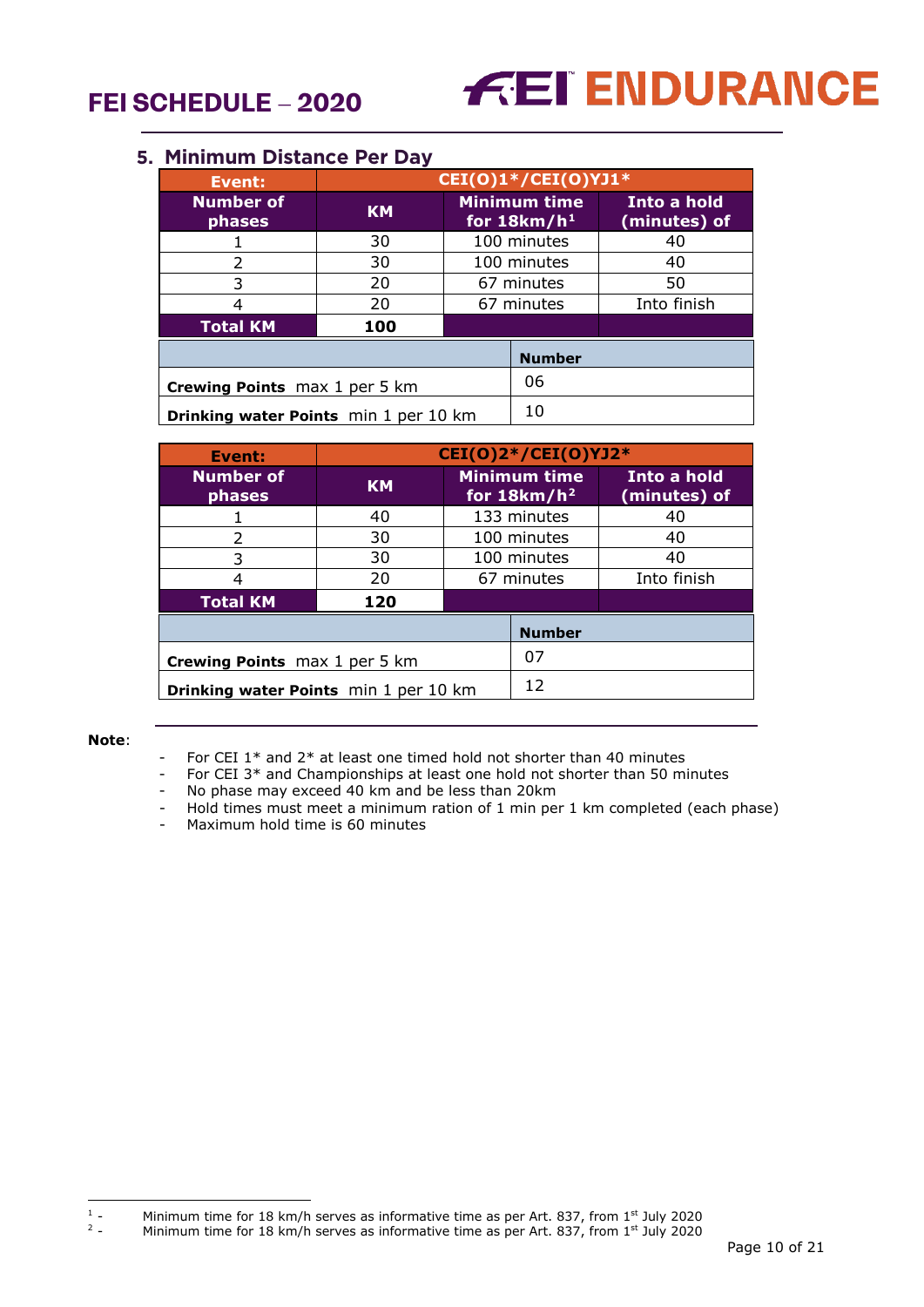



# <span id="page-10-0"></span>**XI. FACILITIES OFFERED**

Please specify travel, style of accommodation, length of time they are at the expense of the Organiser and any compensation scheduled for the following:

# <span id="page-10-1"></span>**1. Athletes**

#### **Accommodation.**

| Hotel:                  | 000                                                          |
|-------------------------|--------------------------------------------------------------|
| Address:                | 000                                                          |
| Telephone:              | 000                                                          |
|                         | At the expense of: The Organiser $\Box$ or Athletes <b>X</b> |
|                         | 000<br>000<br>Accommodated (bed and breakfast) from<br>to    |
| Meals.                  |                                                              |
|                         | At the expense of: The Organiser $\Box$ or Athletes <b>X</b> |
| Meals provided from sos | $\circ \circ \circ$ . Where $\circ \circ \circ$<br>to        |

# <span id="page-10-2"></span>**2. Crew members**

### **Accommodation.**

Requests for accommodation must be sent with entries.

Accommodation will be at the cost of: Organiser □ Athletes **X** from °°° to °°°.

### **Meals.**

At the expense of: The Organiser ☐ or Athletes **X** Meals provided from °°° to °°°. Where °°°

**N.B:** If applicable, Organiser's must provide proper sanitary conditions. The showering facilities should be sufficient for both male and female crew members with hot and cold water. Shower facilities as well as restrooms should at all times be in a state of cleanliness.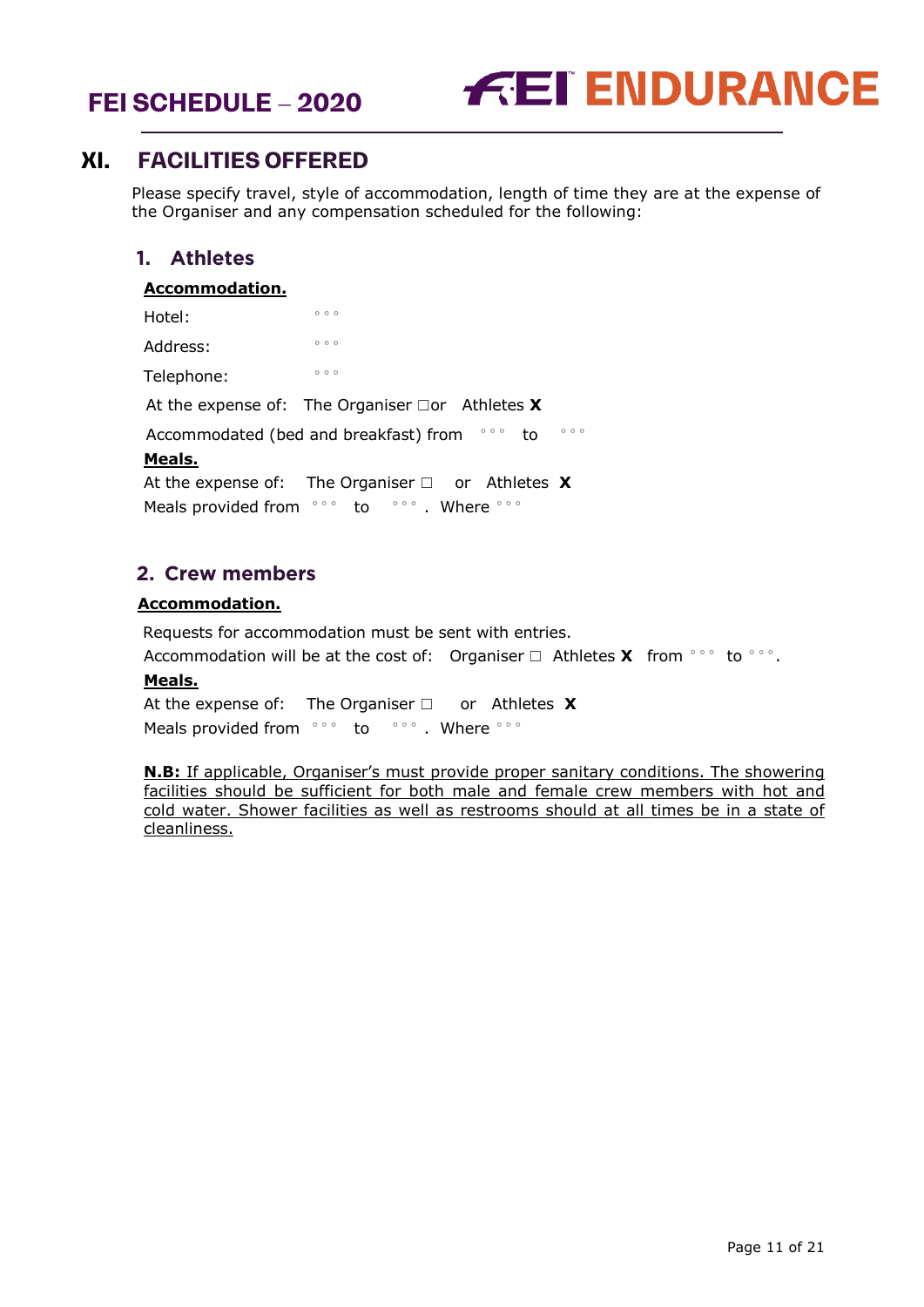



# <span id="page-11-0"></span>**XII. LOGISTICAL / ADIMINSTRATIVE / TECHNICAL INFORMATION**

## **3. Stables**

<span id="page-11-1"></span>Size of boxes  $3 \text{ m } x 3 \text{ m}$ (minimum 3m x 3m + 20% 3m x 4m)

# **4. Scoring/Timing Provider**

<span id="page-11-2"></span>Will you use a FEI Certified Service Provider to manage the scoring and timing at your Event? *(The list of certified Service Providers is available here:* [https://inside.fei.org/fei/your-role/it-services/it](https://inside.fei.org/fei/your-role/it-services/it-providers/list)[providers/list](https://inside.fei.org/fei/your-role/it-services/it-providers/list)*)*

#### **YES** □

Name of the Company:<br>EET Cortified Service Provider ID pumber. FEI Certified Service Provider ID number:

#### **Contact person at event**

| Name:          | 000 |  |
|----------------|-----|--|
| FEI ID number: | 000 |  |
| Contact email: | 000 |  |

### **NO X**

Name of the Company: Jaquima

## **Contact person at event**

| Name:          | 000          |                    |
|----------------|--------------|--------------------|
| FEI ID number: | 000          |                    |
| Contact email: | 003461413233 | jduarte@fiecco.com |

The FEI may require to be provided with real time results data feed of your events according to FEI requirements; in this case you and your provider will be informed accordingly.

# **Other Technology/Service Provider(s)**

<span id="page-11-3"></span>Will you use other technology/service provider(s) at your Event?

**YES** □ Name of the Company: **Contact person** Name:  $\frac{1}{\sqrt{2}}$ FEI ID number (if applicable): Contact email :<br>Activity/Eurotion Activity/Function: (i.e.: Accreditations, Stable Management, Camera system, Sensors, etc…)

### **NO X**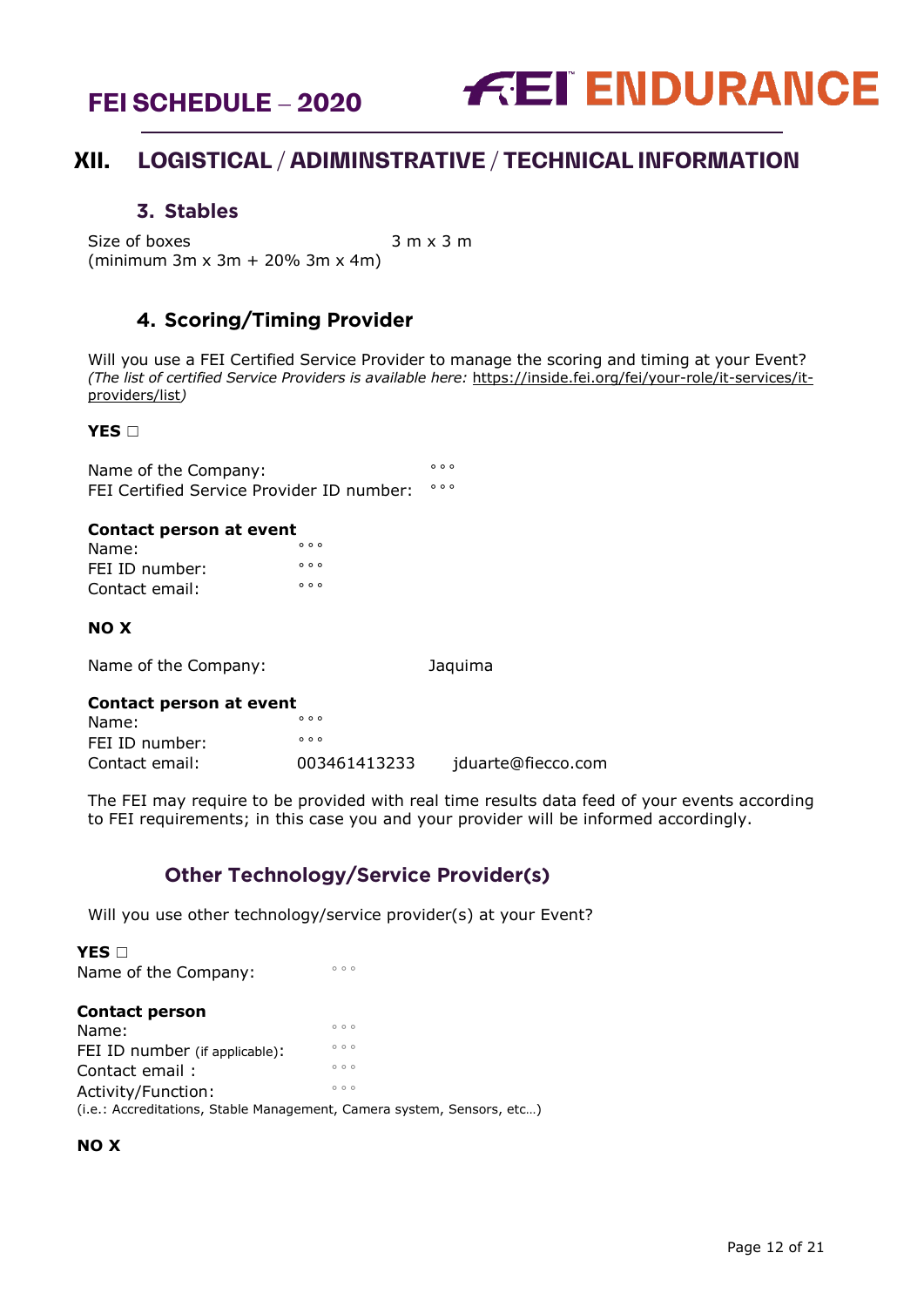

# <span id="page-12-0"></span>**5. Advertising And Publicity On Athletes And Horses (Art. Gr 135)**

**X** allowed ☐ not allowed

The chief steward will check that the advertising on athletes and horses complies with these Articles.

# <span id="page-12-1"></span>**6. Prize Giving Ceremony**

The number of athletes required to present themselves for the prize-giving ceremony of each competition is 05.

# <span id="page-12-2"></span>**7. Horses / Ponies**

Transport expenses to be paid by:

The Organiser  $□$  at  $\degree$  $\degree$  per km.

The Athlete **X**

## <span id="page-12-3"></span>**8. Welcome**

The time and date of arrival of athletes, horses and their means of transport must be given to the Organiser in order to facilitate their arrival.

# <span id="page-12-4"></span>**9. Entry Right To Showgrounds/Accredited Persons**

Entry right to the stable area acc. to FEI Veterinary Regulations Articles 1008-1009.

| NUMBER OF ACCREDITED PERSONS:      |    |                                          |  |  |  |
|------------------------------------|----|------------------------------------------|--|--|--|
| Athlete:                           | 01 |                                          |  |  |  |
| Partner:                           | 01 |                                          |  |  |  |
| Crew members (max 4 per horse): 03 |    |                                          |  |  |  |
| Trainer:                           | 01 |                                          |  |  |  |
| Horse Owner:                       | 01 | (2 accreditations per horse acc. to FEI- |  |  |  |
| Passport)                          |    |                                          |  |  |  |

# <span id="page-12-5"></span>**10. Sustainability**

Please consider the environment when organising an FEI Event. Please find useful information on FEI Sustainability here:

<http://inside.fei.org/fei/your-role/organisers/handbook>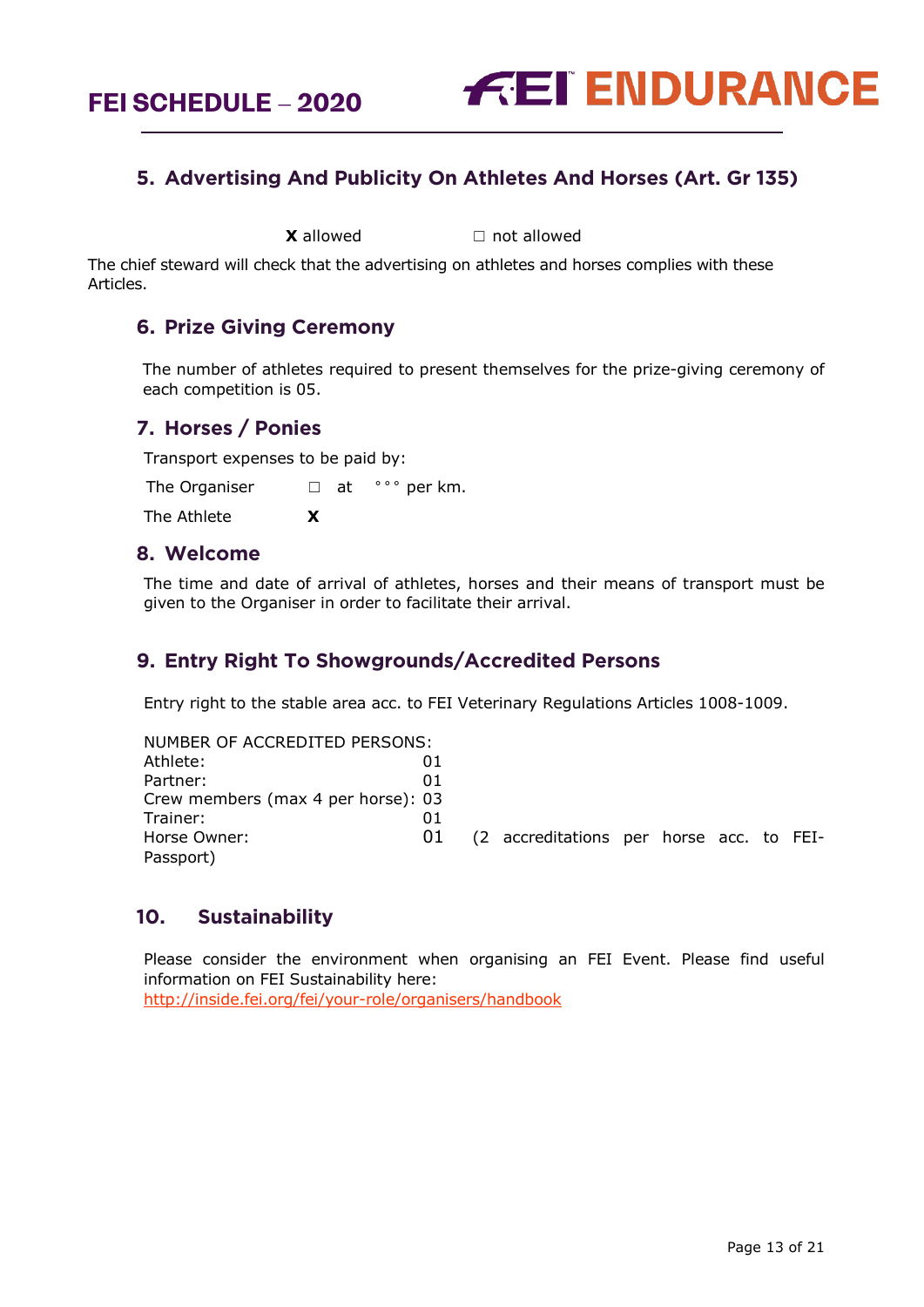

# <span id="page-13-0"></span>**XIII. VETERINARY MATTERS**

## <span id="page-13-1"></span>**1. Customs Formalities**

| Name:<br>Address: | 000<br>000 |
|-------------------|------------|
| Telephone:        | 000        |
| Fax:              | 000        |
| Email:            | 000        |
| Opening hours:    | 000        |

## <span id="page-13-2"></span>**2. Health Requirements**

### **GENERAL**

In accordance with the FEI Code of Conduct for the Welfare of the Horse it is imperative that all Horses at FEI Events are physically fit and free from infectious disease before being allowed to compete.

## **ENTRY OF HORSES**

| Required health tests and vaccinations: | 000 |
|-----------------------------------------|-----|
| Quarantine period:                      | 000 |
| Specimen Import Licence applied:        | 000 |

For questions or problems, please contact your Government Veterinary Services.

# <span id="page-13-3"></span>**3. National Requirements**

If applicable please provide:  $\frac{1}{2}$  and  $\frac{1}{2}$  and  $\frac{1}{2}$  are  $\frac{1}{2}$ 

# <span id="page-13-4"></span>**4. Injury Surveillance**

FEI Veterinary Regulations, Chapter VIII:

Horses participating in FEI Events are subject to injury surveillance protocols; and in the event of fatality, a post mortem examination.

# <span id="page-13-5"></span>**5. Transport Of Horses**

Horses must be fit to travel and be transported in suitable vehicles f. Any government requirements for disease testing and control must be requested well in advance, to ensure that the horse is in compliance by the time of arrival at the border of the country where the Event is taking place. Athletes, or their representatives, have the responsibility to comply with national legislation in both their country of origin and the host nation of the Event. Where necessary athletes must contact local government authorities or veterinary advisors for information regarding animal health requirements and transport legislation. Within the European Union (EU), this includes EU Council Regulation (EC) No 1/2005 concerning the protection of animals during transport within the Member States of the EU.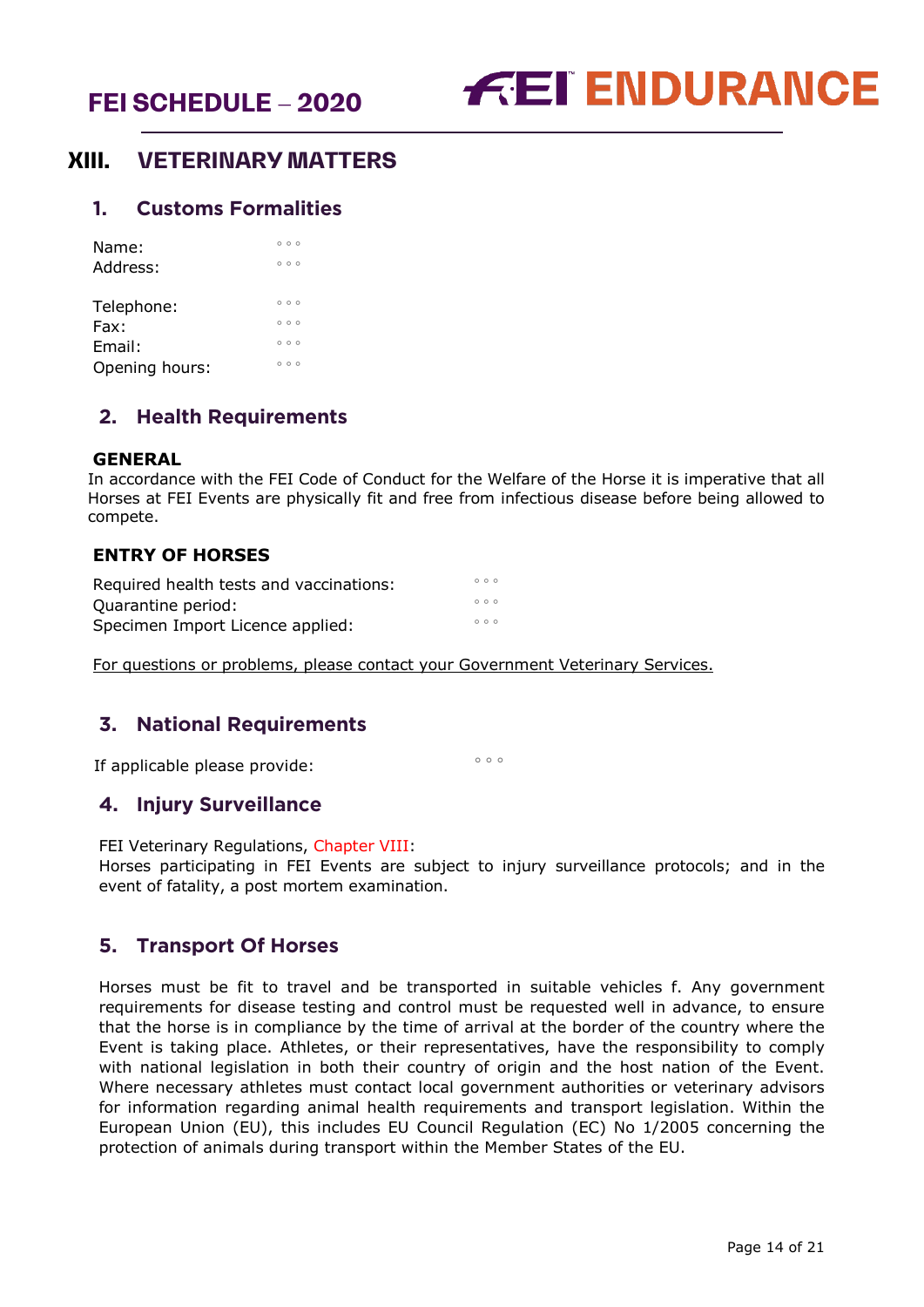

# <span id="page-14-0"></span>**6. Venue Arrival Information & Fitness To Compete 6.1Passports. FEI General Regulations**

## **Article 137**

## **For all Horses on FEI Passports/FEI Recognition Cards issues, please address to your National Federation**

All Horses competing at FEI Events must be registered with the FEI.

FEI Passports or FEI Recognition Cards (for those Horses with a national passport approved by the FEI) are compulsory for FEI Events.

**NB:** Horses in CIMs, in their country of residence are not required to have an FEI Passport or FEI Recognition Card but must be properly registered with the FEI and identifiable (GRs. 137.2).

| <b>Event's Category</b> | FEI Passport / FEI Recognition Card Required                      |
|-------------------------|-------------------------------------------------------------------|
| <b>National Events</b>  | No FEI Passport/FEI Recognition Card required                     |
|                         | 1) FEI Passports/FEI Recognition Cards are not compulsory for     |
|                         | horses competing in their country of residence                    |
| $CFI1* - CFI2*$         | 2) FEI Passports/FEI Recognition Cards are compulsory for horses  |
|                         | competing in a country other than the country of the horse'       |
|                         | residency                                                         |
| CEI $3*$                | FEI Passports/FEI Recognition Cards are compulsory for all Horses |
| All Championships/Games | FEI Passports/FEI Recognition Cards are compulsory for all Horses |

Athletes who do not present a Horse's Passport and/or Recognition Card, or one that is not correctly validated or fail to meet other passport requirements will be **subject to Sanctions in accordance with Annex VI of the FEI Veterinary Regulations** and may not be allowed to compete.

**NB:** for Horses permanently resident in a Member State of the European Union: all Horses must have a national EU passport in compliance with EU Regulations to which a FEI Recognition card is applied. The exception to this being Horses in possession of an FEI passport which has been continually revalidated without interruption.

# **6.2 Vaccinations - Equine Influenza**

# **FEI Veterinary Regulations Article 1003**

Horses competing at FEI Events must comply with the requirements for Equine Influenza vaccination in accordance with the Veterinary Regulations and as summarised below.

| <b>VACCINATION</b>    | <b>PROTOCOL</b>                                                                                                                                                         | <b>ELIGIBILITY TO ENTER VENUE</b>                                                                                                                                        |
|-----------------------|-------------------------------------------------------------------------------------------------------------------------------------------------------------------------|--------------------------------------------------------------------------------------------------------------------------------------------------------------------------|
| <b>Primary Course</b> | 1 <sup>st</sup> Vaccination: day 0<br>2 <sup>nd</sup> Vaccination: day 21-92                                                                                            | May compete 7 days after the 2 <sup>nd</sup><br>Vaccination                                                                                                              |
| <b>First Booster</b>  | months of the 2nd<br>Within 7<br>vaccination of the Primary Course                                                                                                      | May compete for 6 months $+21$ days<br>after the 2 <sup>nd</sup> vaccination of the Primary<br>Course<br>Must not compete in the 7 days after<br>receiving a vaccination |
| <b>Boosters</b>       | <b>MINIMUM:</b> within one year of<br>previous booster vaccination<br><b>IF COMPETING:</b> must be in the 6<br>months $+21$ days of the booster<br>previous vaccination | Must have been vaccinated within 6<br>months $+21$ days before arriving at the<br>Event<br>Must not compete in the 7 days after<br>receiving a vaccination               |

All FEI registered Horses intending to compete at FEI Events (including CIMs) must be vaccinated against Equine Influenza in accordance with these VRs. The exception being if the applicable domestic legislation prevents the use of Equine Influenza vaccines within the relevant territory.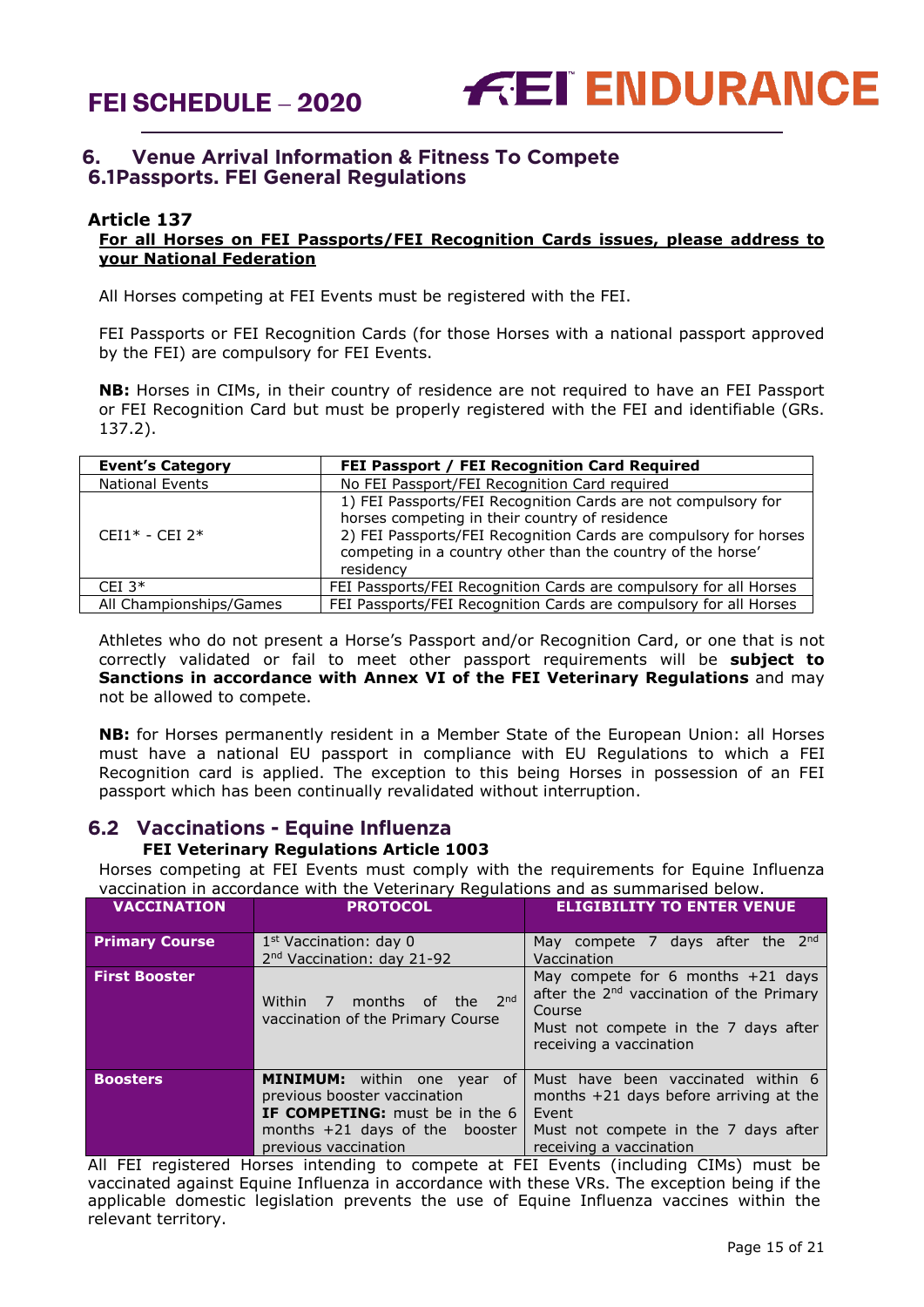

## **6.3 Examination On Arrival FEI Veterinary Regulations Article 1031**

On arrival at an Event venue all Horses must undergo an examination by a veterinarian to confirm their identification from their passport and micro-chip ID (where present), their vaccination status and general health. To protect all horses attending events, any Horse with a questionable health status, concerning vaccination, disease or other concerns, must be stabled within the isolation facilities provided by the Organising Committee pending a decision on entering the venue.

## **6.4 Horse Inspections FEI Veterinary Regulations Articles 1034-1042**

All Horses will be assessed for their fitness to compete during the Horse Inspection. Any Horse demonstrating questionable fitness may be referred to the Holding Box for further veterinary examination. Horses not deemed fit to compete by the Inspection Panel will not be permitted to compete.

## **6.5 Limb Sensitivity Examination FEI Veterinary Regulations Articles 1048-1053**

All Horses are subject to examination under the protocol for abnormal limb sensitivity throughout the period of an Event. For Jumping that includes, but is not limited to, between rounds and before the Jump Off. For Endurance that includes, but is not limited to, pre-ride, during the ride and after the ride. Horses may be examined once or on multiple occasions during the Period of an Event.

Horses may be selected for examination under the protocol randomly or they may be targeted. All Horses selected to be tested must submit promptly to the examination or are subject to immediate disqualification. There is no obligation to examine any specific number of Horses at an Event.

# <span id="page-15-0"></span>**7 Equine Anti-Doping And Controlled Medication Programme (EADCMP).**

**FEI Veterinary Regulations, Chapter VII**

# **7.1Sampling.**

## **FEI Veterinary Regulations, Chapter VII**

All horses competing at FEI Events may be subject to sampling for the presence of FEI Equine Prohibited Substances in accordance with the FEI Equine Anti-Doping and Controlled Medication Regulations (EADCMRs). Horses may be selected for sampling in accordance with obligatory testing, targeted or random sampling procedures. Refer to FEI Financial Charges for details of fees relating to Equine and Human Anti-Doping program (EADCMP), which OCs/NFs have the right to charge to the athlete (applicable for all FEI events worldwide).

## **7.2 Elective Testing. FEI Veterinary Regulations Articles 1058**

Elective Testing may be carried out prior to an Event to check for the presence of Prohibited Substances. Please refer to <http://inside.fei.org/fei/your-role/veterinarians> for information and details.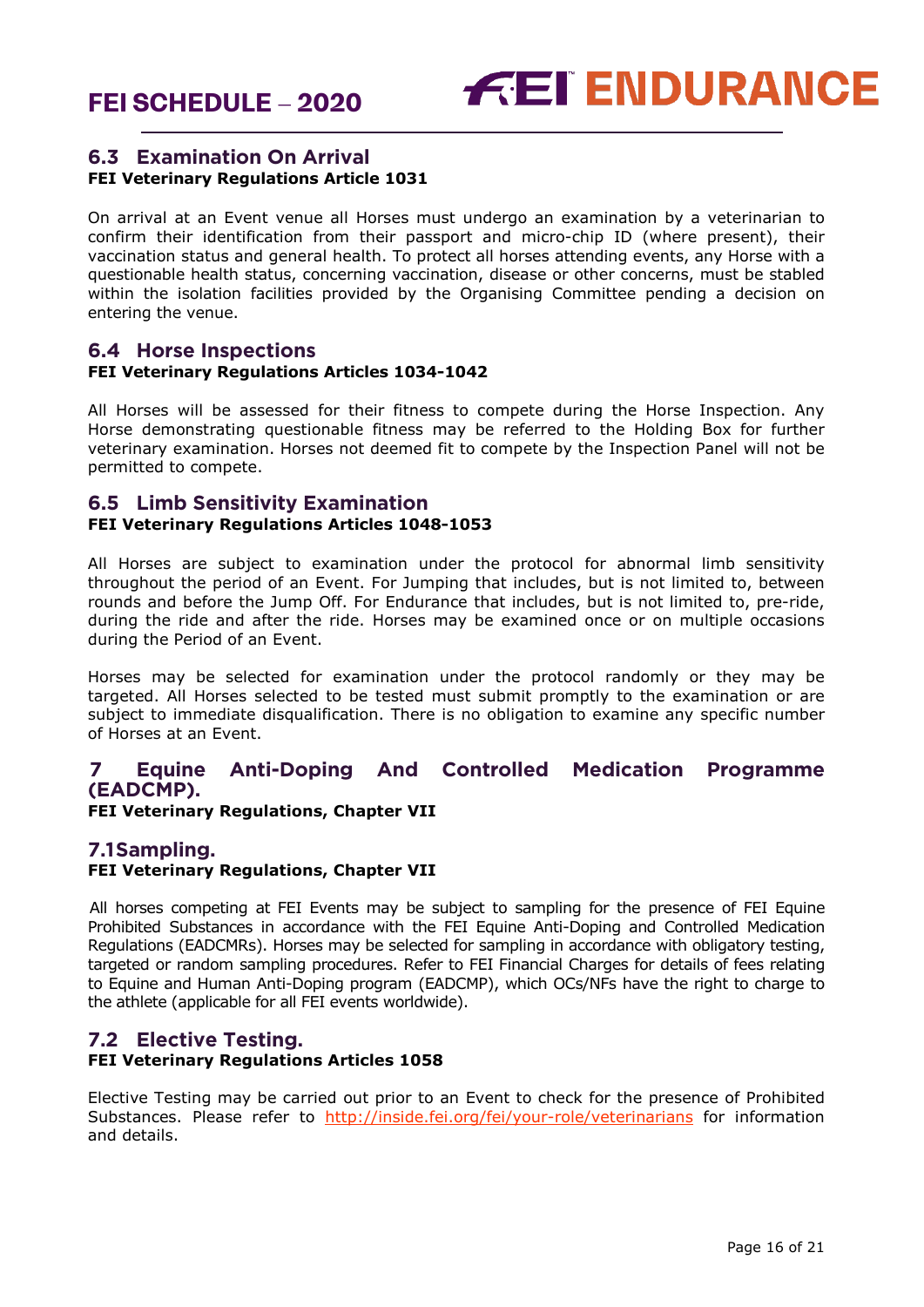

# **7.3 Hyposensitivity Control System Examination FEI Veterinary Regulations, Annex VIII**

All horses competing in FEI Endurance events are subject to Hyposensitivity Control System Examination. Horses may be examined once or on multiple occasions during the Period of the Event and may be selected randomly and/or target tested by the Ground Jury and/or Veterinary Commission.

All horses selected to be tested must submit promptly to the examination. A refusal by the PR or his/her representative to submit a horse for examination will lead to disqualification and a yellow warning card. Withdrawal of the horse is not allowed once the PR or support personnel has been notified that the examination is to take place.

# <span id="page-16-0"></span>**XIV. HUMAN ANTI-DOPING**

Athletes can be tested at any FEI Event, by the FEI or by other Anti-Doping Organisations with Testing jurisdiction. Organisers will have the responsibility to provide facilities and staff/volunteers to facilitate such Testing if requested by the FEI as outlined in article 22.3 of the FEIs' Anti-doping Rules for Human Athletes (ADRHA).

The ADRHA rules are published on the FEI's website at [http://inside.fei.org/content/anti](http://inside.fei.org/content/anti-doping-rules)[doping-rules.](http://inside.fei.org/content/anti-doping-rules)

# <span id="page-16-1"></span>**XV. ADDITIONAL INFORMATION**

# <span id="page-16-2"></span>**1. Insurances and National Requirements**

In exceptional circumstances, together with the approval of Chefs d'Equipe, host NF delegate, if any, and the Ground Jury, the Organiser may change the schedule in order to clarify any matter arising from an omission or due to unforeseen circumstances. Any such changes must be notified to all athletes and officials as soon as possible and they must be reported to the FEI Secretary General by the Technical Delegate.

# **1.1 ATHLETES, OWNERS AND SUPPORT PERSONNEL**

## **1.1.1 Personal Accident and Health Insurance**

It is your responsibility as an Athlete/Owner/ Support Personnel to ensure that you have adequate personal accident insurance in place to cover your participation at FEI Events and in particular to insure against any personal injury or medical expenses arising from an accident, injury or illness which may occur at a FEI Event.

You should check with your National Federation to confirm if your National Federation's insurance policy (if any) covers personal accidents and/or illnesses which may occur when you are attending at/participating in FEI Events.

If your National Federation does not have a personal accident/health insurance policy or if the National Federation's insurance policy does not cover personal accident or health claims, then you should obtain your own personal accident and health insurance policy to cover your attendance/participation at FEI Events.

### **1.1.2 Personal Property Insurance**

You should also ensure that you are insured against property loss, theft or damage which may occur at an FEI Event.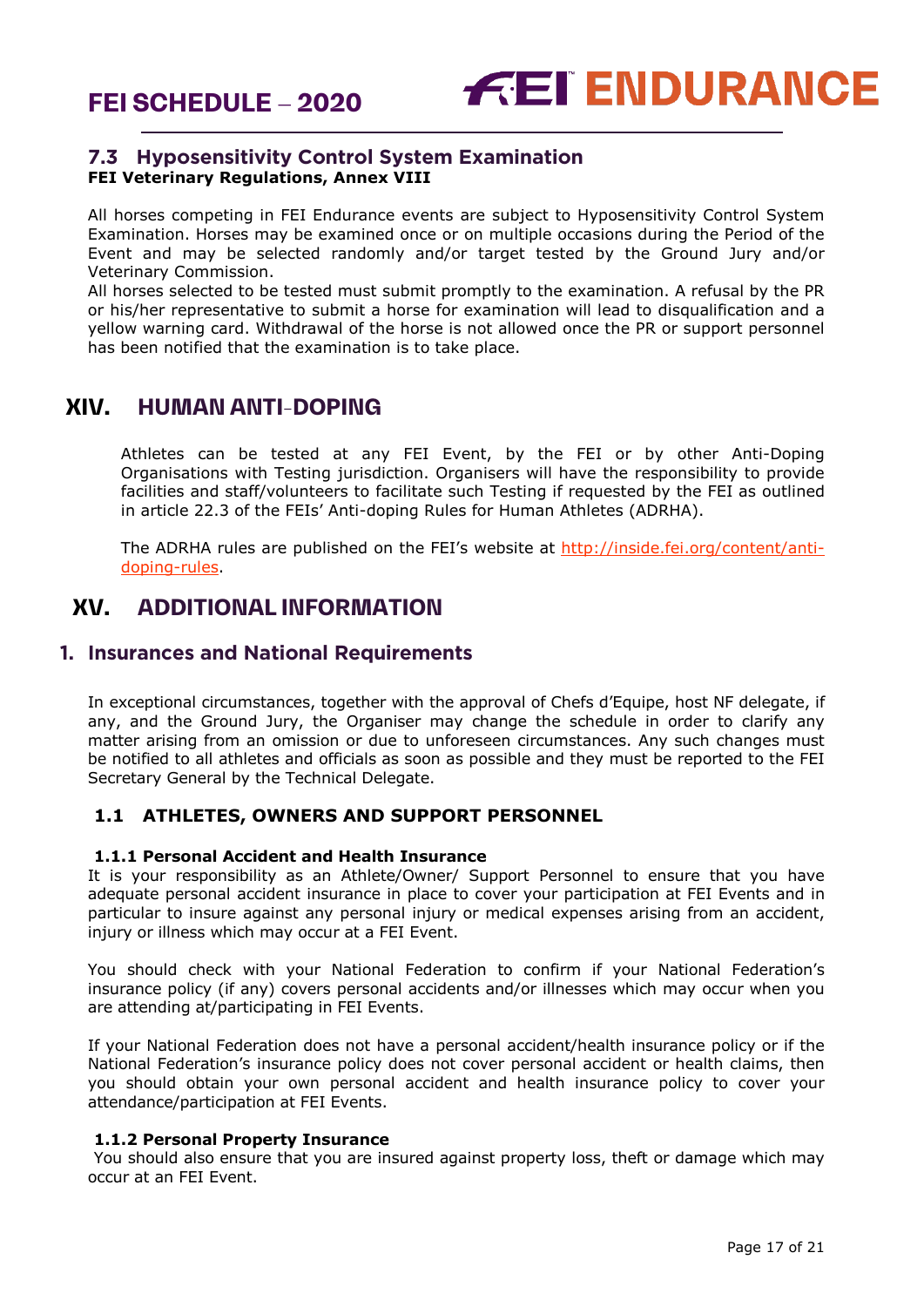



Again, the advice is to check with your National Federation to confirm if they have an insurance policy in place which would cover you in case of such property loss, theft or damage. If not, then you should obtain your own personal property insurance to cover such situations.

## **1.1.3 Press Equipment**

Press equipment and other items left in the Press workroom, Press lockers, the Press Tribune or anywhere on the showgrounds are left entirely at the owner's risk. The Organising Committee does not accept any responsibility for any loss or damage to such equipment or items. Members of the Press are advised not to leave any equipment or personal items unattended.

## **1.2 ATHLETES AND OWNERS**

## **1.2.1 Third Party Liability Insurance**

As an Athlete/Owner you are personally responsible for damages to third parties caused by you, your employees, Support Personnel, your agents or your Horses. You are, therefore, strongly advised to take out third-party liability insurance providing full coverage in relation to FEI Events at home and abroad, and to keep the policy up to date.

The FEI and the Organiser will NOT be responsible for any damage caused to third parties by you, your employees, Support Personnel, your agents or your Horses.

### **1.2.2 Additional Liability Information**

### **1.2.3 Horse Insurance**

As an Owner you should ensure that your Horses are adequately insured against any injuries or illnesses they may sustain while participating at a FEI Event.

### **FEI Permitted Treating Veterinarians (PTVs) (Art 1005) are to have adequate professional indemnity insurance.**

# <span id="page-17-0"></span>**2. Protests / Appeals**

To be valid, all Prostests and Appeals must be made in writing and accompagnied by a deposit of CHF150. – or equivalent. Protest and appeal forms are available on FEI website. <https://inside.fei.org/fei/regulations/general-rules>

# <span id="page-17-1"></span>**3. Disputes**

In the event of any discussion concerning the interpretation of the schedule (in translated languages), the English version will be decisive.

# <span id="page-17-2"></span>**4. Modifications Of Schedule**

In exceptional circumstances, together with the approval of Chefs d'Equipe and Ground Jury the OC reserves the right to modify the schedule in order to clarify any matter or matters arising from an omission or due to unforeseen circumstances.

Unforeseen circumstances do not include situations arising as a results of the OC altering the approved Schedule without FEI's authorisation. Any such changes must be notified to all competitors and officials as soon as possible and they must be reported to the FEI Secretary General by the Foreign Judge.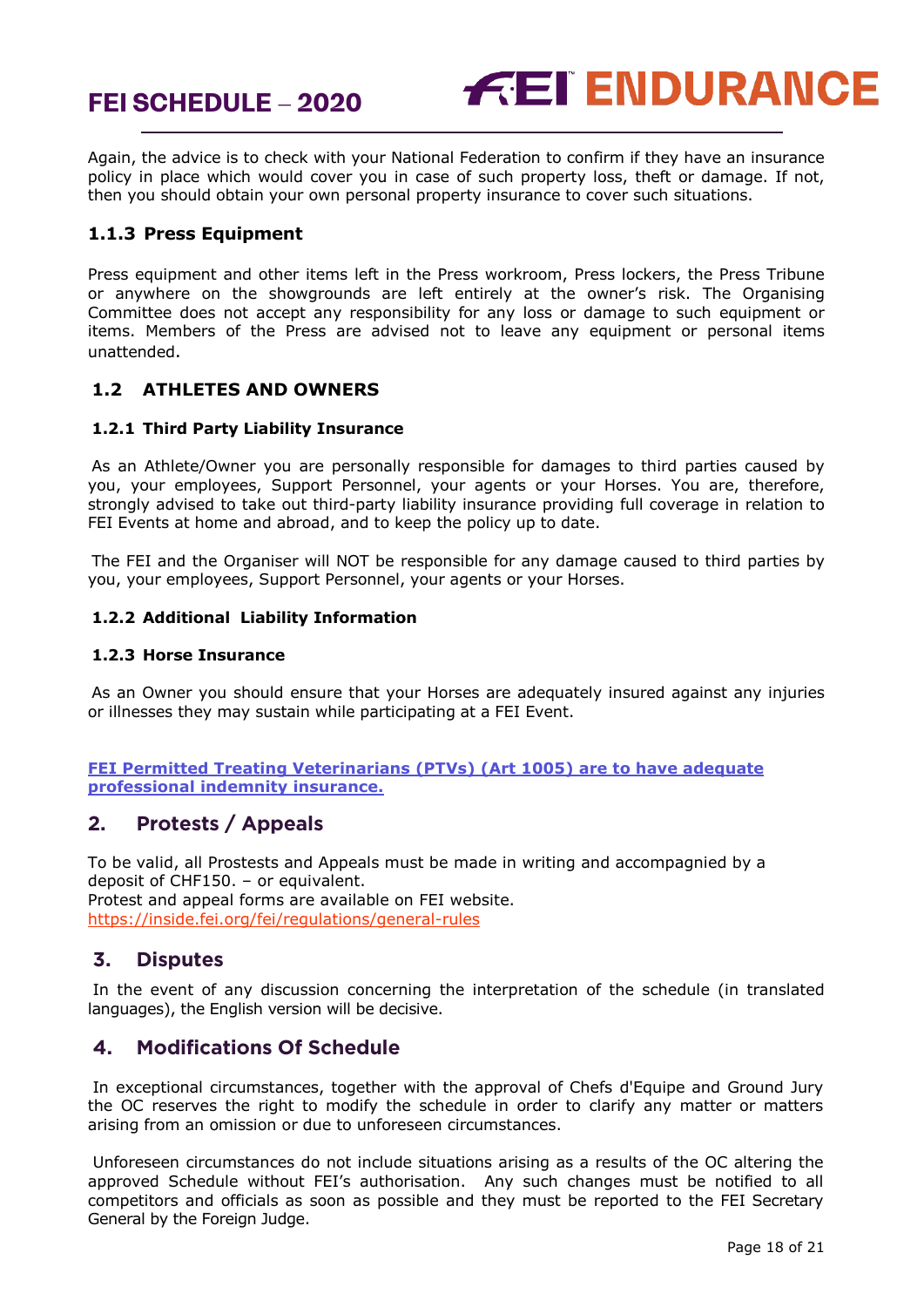**FEI SCHEDULE – 2020**



# <span id="page-18-0"></span>**5. Additional Information from the OC**

Square for organiser to include any additional information

# <span id="page-18-1"></span>**6. Prize Money Distribution:**

#### **DEDUCTIONS FROM PRIZE MONEY AT COMPETITIONS**

**Full details of any deductions from prize money should be outlined in the schedule. This includes government taxes. If it is necessary for organisers to deduct such taxes, they should provide participants with an official form indicating the amount of tax deducted upon application.** 

**The tax form should be provided to the athletes upon arrival and returned to the organiser prior to departing.**

<span id="page-18-2"></span>**6.1 Total Prize Money °°°**

## <span id="page-18-3"></span>**6.2 Breakdown of prize money:**

| 1 <sup>st</sup> Trophy | 3 <sup>rd</sup> Trophy | 5 <sup>th</sup> Trophy |
|------------------------|------------------------|------------------------|
| 2 <sup>nd</sup> Trophy | 4 <sup>th</sup> Trophy | 6 <sup>th</sup> Trophy |

*(to add more if applicable)*

#### **IMPORTANT**

The value of the 1<sup>st</sup> prize must not exceed 1/3 of the total prize money distributed for the **competition. The minimum number of prizes offered for each competition must be allocated on the basis of one prize for every commenced four Athletes, with a minimum of five prizes. The total amount of prize money shown for each Competition in the schedule must be distributed. (Art 127, 128)**

## **6.3 Awards**

<span id="page-18-4"></span>An award must be given to all competitors who complete the ride. Please describe awards to be distributed.

Souvenir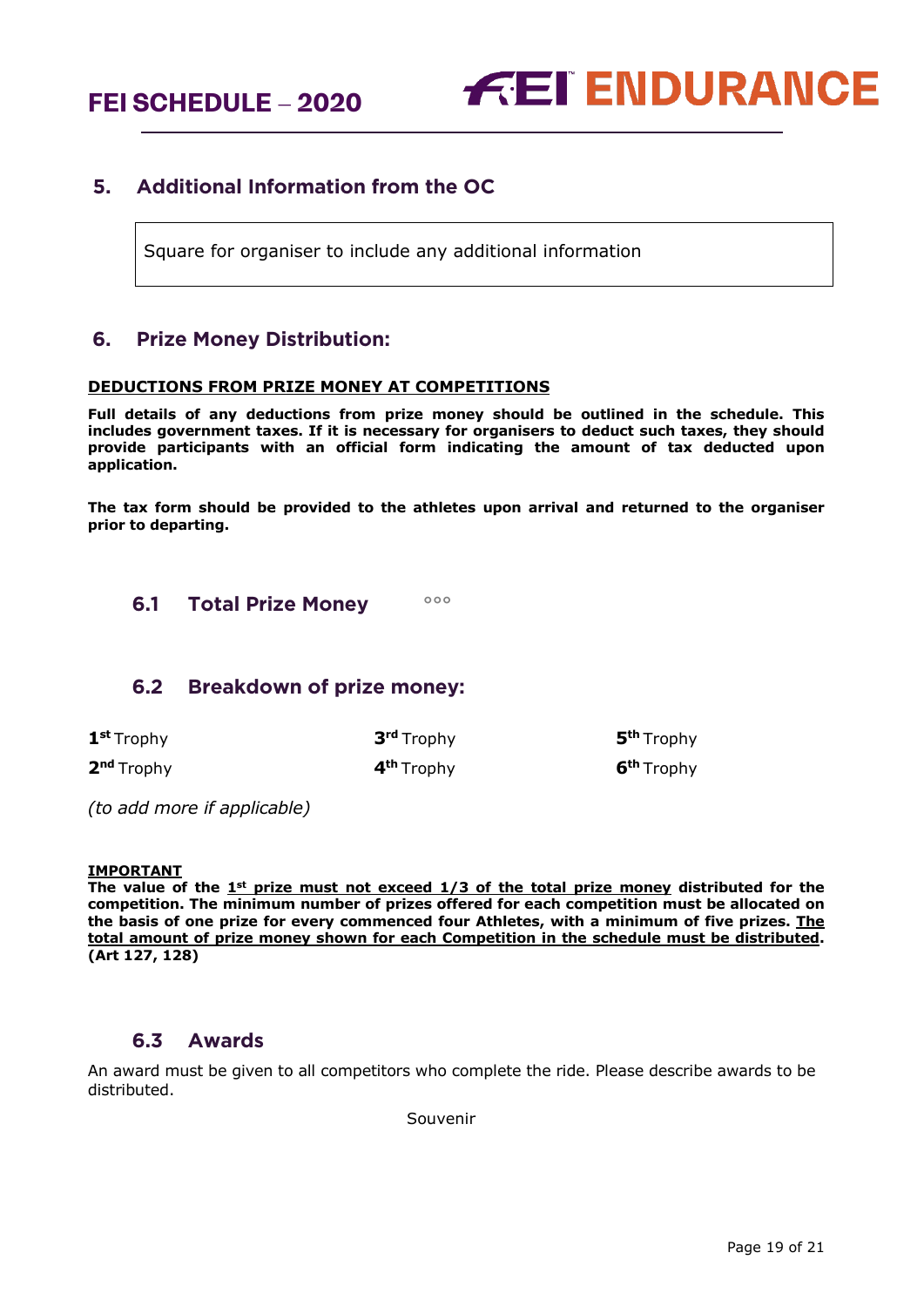

# <span id="page-19-0"></span>**XVI. ANNEXES**

# <span id="page-19-1"></span>**1. FEI Entry System**

Please fill the form below in order to provide you and the other members of your committee or your IT Providers access to the FEI Entry System.

| FEI $ID1$ :     | 10083729                       |                             |  |
|-----------------|--------------------------------|-----------------------------|--|
| Name*:          | Mariano                        |                             |  |
| First Name*:    | Pedro                          |                             |  |
| $E-Mail*$ :     | escola.equireguengos@gmail.com |                             |  |
| Access Rights*: | $x$ Admin <sup>2</sup>         | Consult $3$<br>П            |  |
| Events $4$ :    | CEI**; CEI*                    |                             |  |
|                 |                                |                             |  |
| FEI $ID^1$ :    | 000                            |                             |  |
| Name*:          | 000                            |                             |  |
| First Name*:    | 000                            |                             |  |
| $E-Mail^*$ :    | 000                            |                             |  |
| Access Rights*: | $\Box$ Admin <sup>2</sup>      | $\Box$ Consult <sup>3</sup> |  |

 $1$  If already have an FEI user account.

<sup>2</sup> Provides you the required access to manage entries and substitutions and download entries/lists.

<sup>3</sup> You are just able to consult and download the entries/lists.

<sup>4</sup> Leave the field blank if the user deals with the entries of all events in the show.

**\* Mandatory Fields**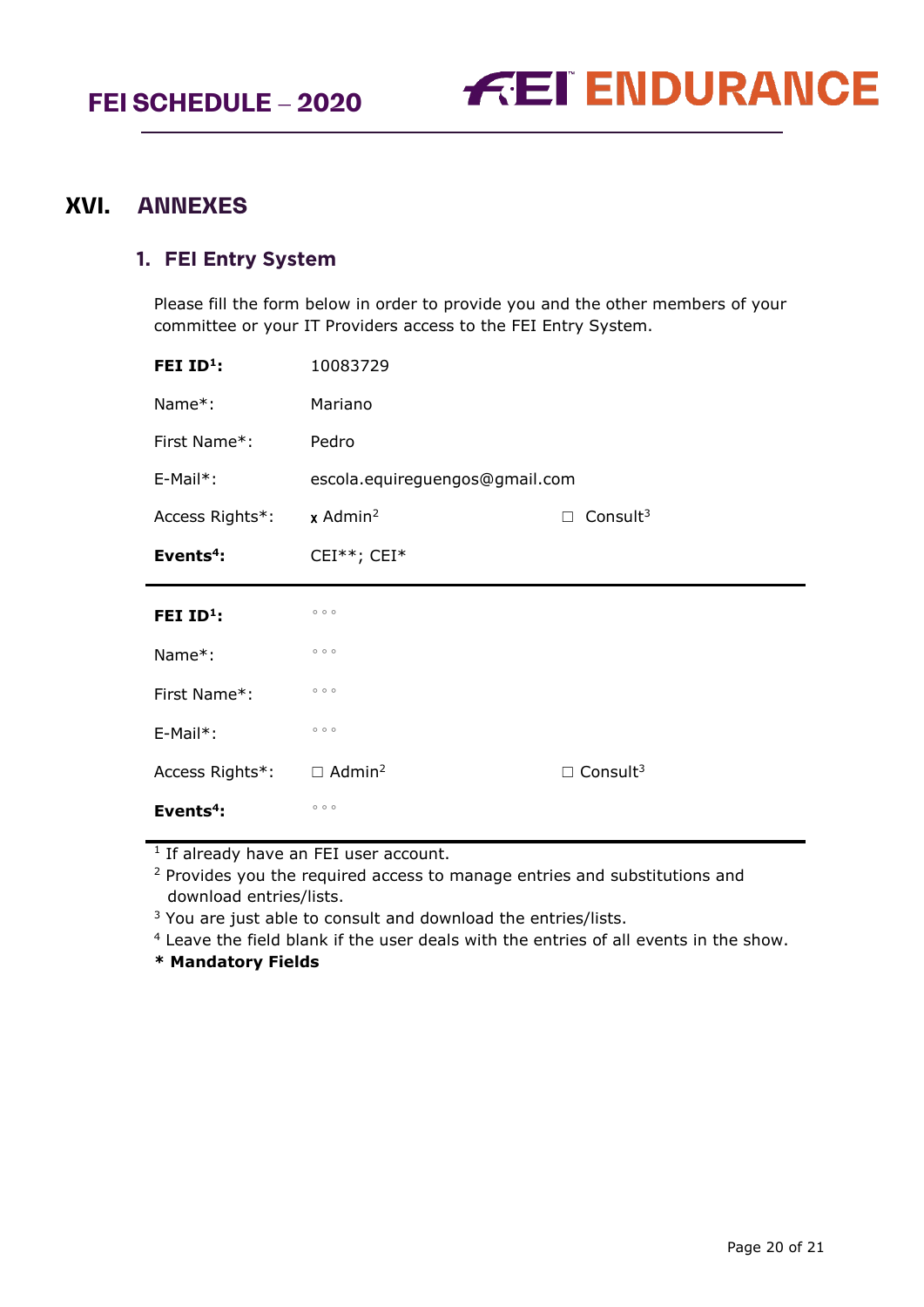

# **2. Results**

<span id="page-20-0"></span>In order to proceed with the results publication and for qualification purposes the FEI requires results **to be uploaded directly on the FEI Database** within two days after the conclusion of the event.

All relevant information, file format and tutorial can be found on this page: <http://inside.fei.org/fei/your-role/organisers/xml-format>

If you or your provider are unable to produce the required files, results will be accepted by e-mail to [results@fei.org,](mailto:results@fei.org) in the proper Excel or "XML" format immediately after the event. Please refer to compulsory format for CEIs/CEIOs/Championships and Games; the file can be downloaded using the following link:

https://inside.fei.org/fei/your-role/it-services/results/endurance-results-forms

## **All results must include FEI Passport Registration number of horses and FEI ID numbers of Athletes.**

Please note that as per Art. 109.6 (GR): ORGANISERs of International Events must inform the FEI and NFs whose teams or individuals have taken part, of the results and prize money paid to each placed Athlete and team, within five (5) days following the Event, unless otherwise specified for qualification and ranking reasons as communicated by the FEI.

Failure from ORGANISERs of International Events to provide the FEI with the appropriate result(s) and/or prize money information by the aforesaid deadline and/or in the aforesaid format shall entail a warning for the first violation and thereafter a fine of CHF 1'000.- per violation.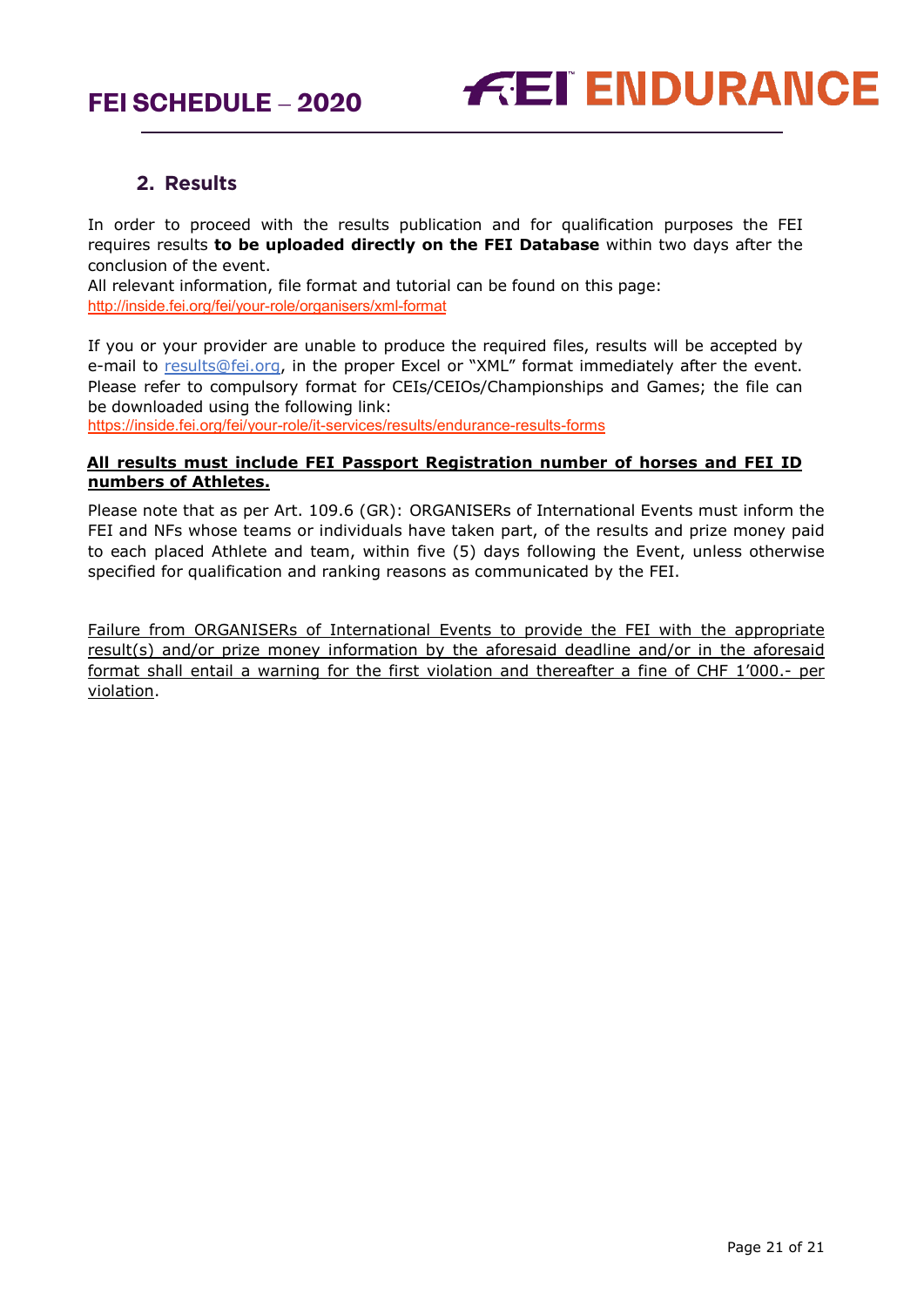# **FEI Endurance Organisers' Protocol - 01/01/2020 to 30/06/2020**

With an aim to further ensure the welfare of equine and human athletes at International Endurance Events, the safety of all participants and the implementation and respect of common principles of behaviour, fairness, and sportsmanship, the FEI has created this FEI Endurance Organiser's Protocol (hereinafter the "Endurance Protocol") to guarantee the correct and full application of the applicable FEI Rules and Regulations in your Events, in particular but not limited to, the FEI General Regulations, the FEI Endurance Rules, the FEI Veterinary Regulations, the FEI Anti-Doping Rules for Human Athletes and the FEI Equine Anti-Doping and Controlled Medication Regulations.

In order for the FEI to approve the competition schedules the Endurance Protocol **must** be signed once a year by the Organiser and the National Federation, listing the Event(s). By signing the Endurance Protocol (which will be incorporated into the competition schedule of your Event(s)) both aforementioned parties agree to comply with all applicable FEI Rules and Regulations, and in particular (but not limited to), with the following requirements:

- 1. Full cooperation must be given to the FEI Officials to ensure that they can perform their tasks according to the FEI Endurance Rules, in particular:
	- Ground Jury Art. Art. 848.1
	- Technical Delegate Art. 848.2
	- Veterinary Commission Art. 848.3
	- Chief Steward Art. Art. 848.4
- 2. Full cooperation must be given to the FEI Independent Governance Advisors (IGAs) to ensure that they can perform their tasks according to the FEI Endurance Rules Art. 848.6
- 3. The welfare of the horse must be a first priority and you must allow the FEI Officials to take all necessary measures to safeguard it, as per the FEI Endurance Rules, including but not limited to:
	- Loops of the course must not be specially designed and/or constructed to encourage high speeds - Art. 814.4.5
	- Allowing for the reduction of the pulse criteria Art. 816.9.2. The pulse criteria may be reduced during the ride if, in the opinion of the President of the Veterinary Commission in consultation with the Foreign Veterinary Delegate, the President of the Ground Jury and the Technical Delegate they believe there is a danger to the safety of the Horses.
	- The Veterinary Commission has absolute control on all matters concerning horse welfare – Annex 5, Art. 1.3.
	- The Technical Delegate or the Ground Jury together with the Veterinary Commission can decide to modify the length of timed holds according to extreme weather conditions or other exceptional circumstances…. - Art. 816.9.3.